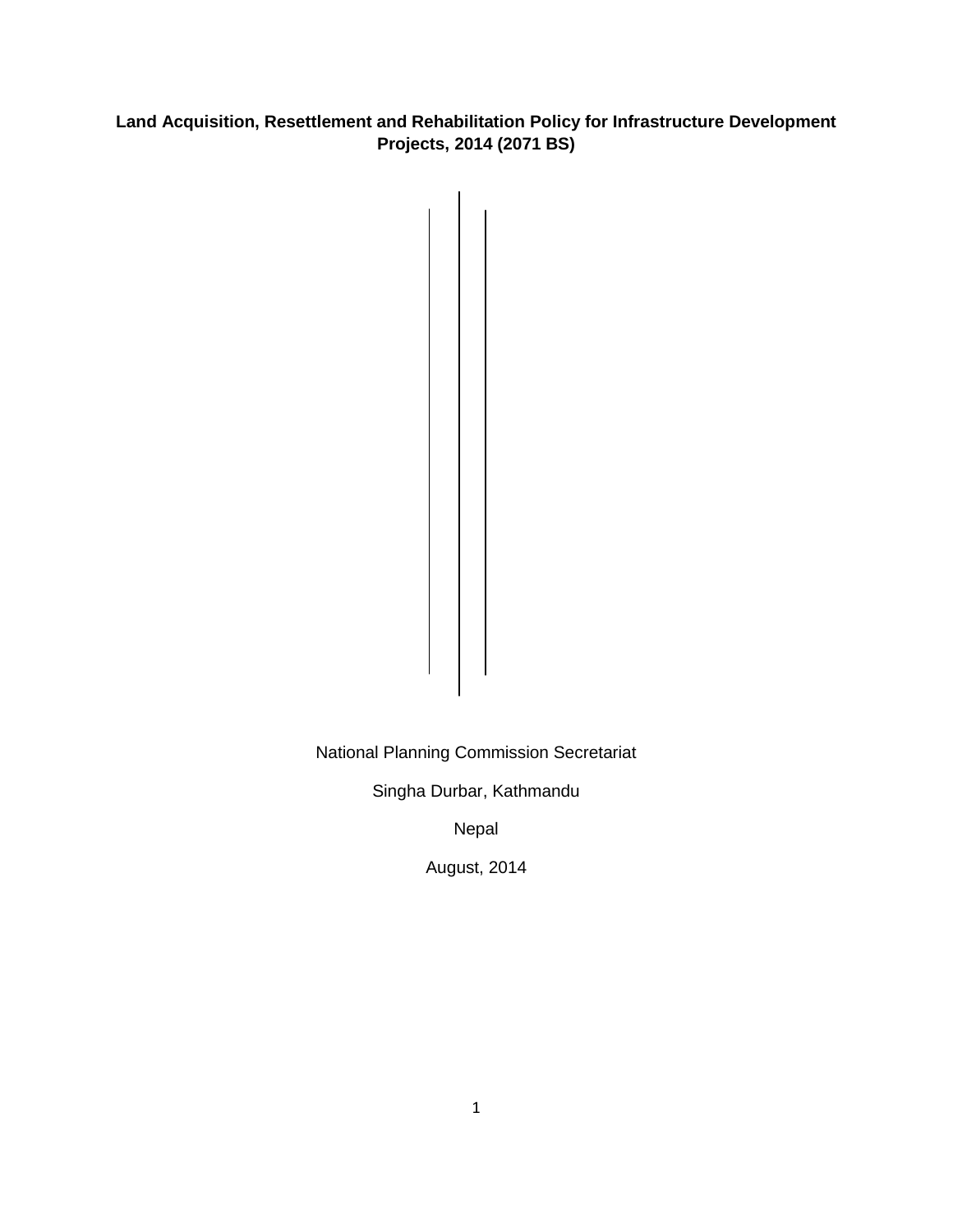# **Contents**

|                                             |                                                                   | 1  |
|---------------------------------------------|-------------------------------------------------------------------|----|
| 2.                                          | Past initiatives                                                  | 1  |
| 3.                                          | Current Situation                                                 | 2  |
| 4.                                          | Problems and Challenges                                           | 3  |
| 5.                                          | Need for Land acquisition, Resettlement and Rehabilitation Policy | 3  |
|                                             | 6. Vision, mission, goals and objectives                          | 4  |
| Vision                                      |                                                                   | 4  |
| Mission                                     |                                                                   | 4  |
|                                             |                                                                   | 4  |
|                                             |                                                                   | 4  |
|                                             | 7. Policies                                                       | 4  |
|                                             | 8. Strategies and working plans                                   | 6  |
|                                             | 9. Land acquisition and ownership handover/transfer               | 15 |
|                                             | 10. Land to be made available for the company                     | 16 |
|                                             | 11. Government land no to be used                                 | 17 |
|                                             |                                                                   | 17 |
| Committee for Determining Compensation      |                                                                   | 17 |
| Resettlement and Rehabilitation Unit        |                                                                   | 18 |
|                                             | Hearing Complaints and Problem Management                         | 19 |
| Central Monitoring and Evaluation Committee |                                                                   | 20 |
| 13. Economic aspect                         |                                                                   | 21 |
| 14. Legal provision                         |                                                                   | 21 |
|                                             | 15. Technical guidelines                                          | 21 |
| 16. Monitoring and Evaluation               |                                                                   |    |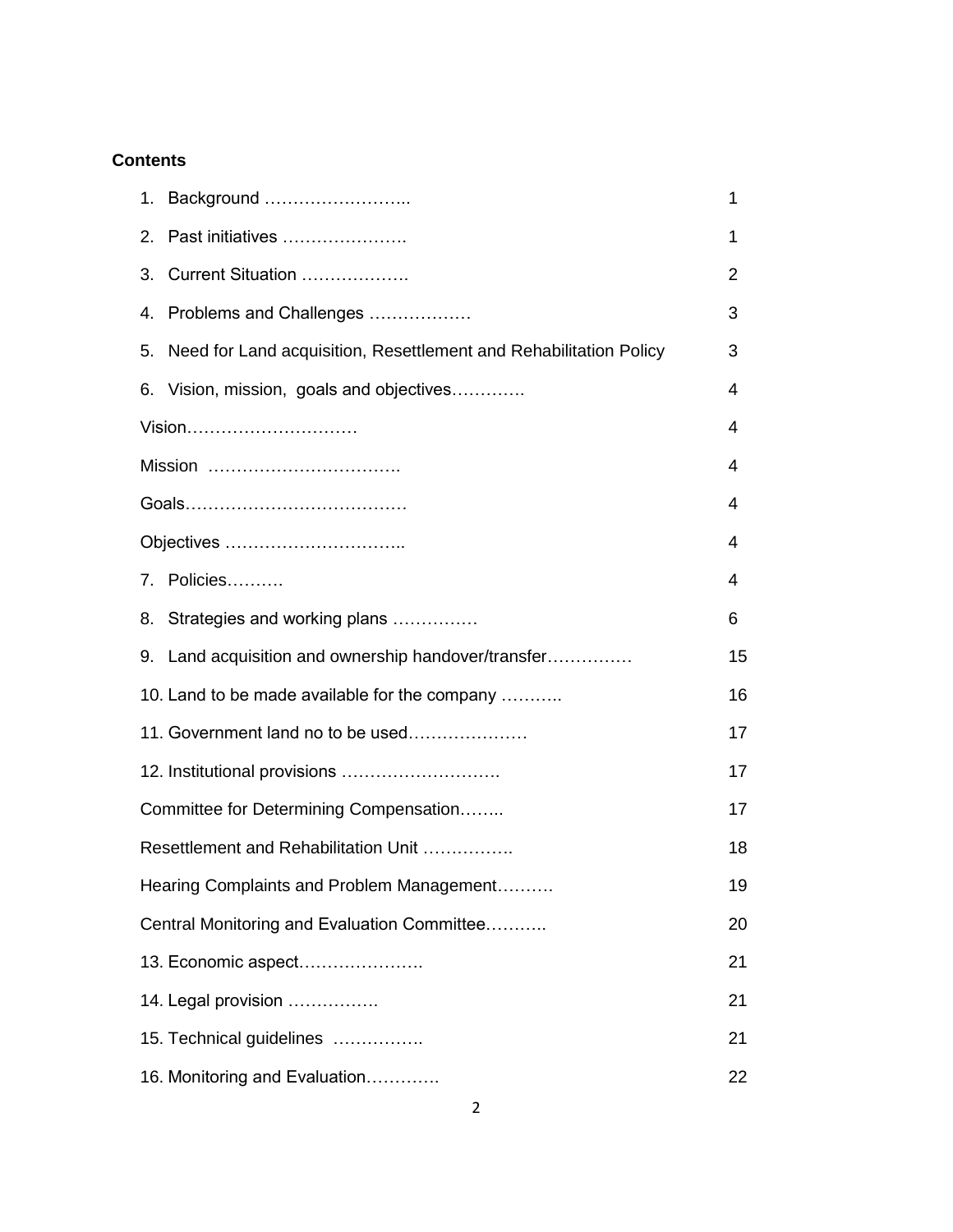| 17. Risk factors                                          | 22. |
|-----------------------------------------------------------|-----|
| 18. Relaxing difficulties                                 | 22. |
| 19. Policy update                                         | 23. |
| Annex: Outline of resettlement and rehabilitation program | 24  |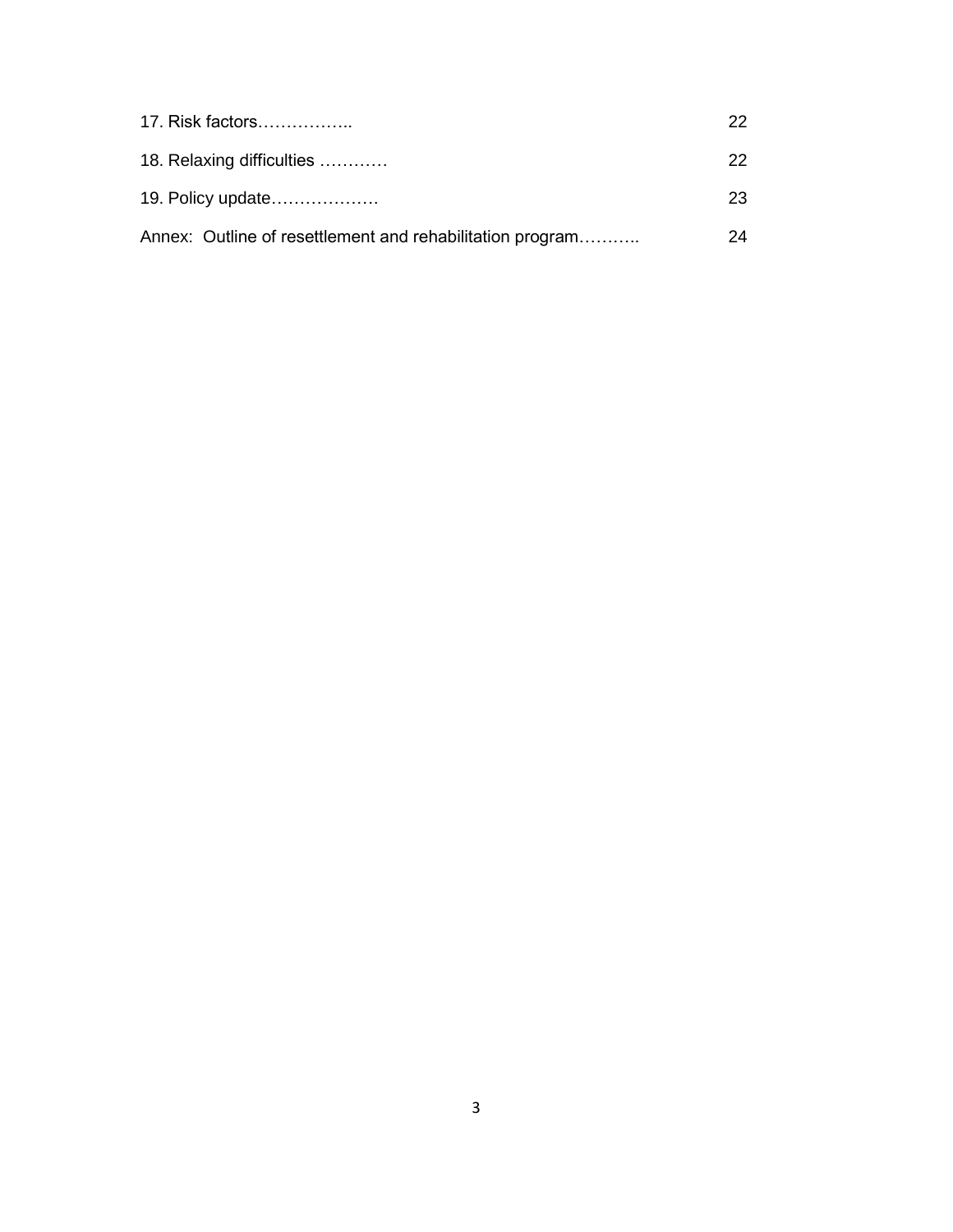### **1. Background**

1. Investment in infrastructure development and other development project is on significant rise in Nepal in the recent years. Thus there is a clear need for a uniform approach in determining compensation and resettlement and rehabilitation of the people who are affected due to land acquisition for the projects. The people of the project area are pushed to the brink of displacement when such projects are executed.

2. Development works such as hydro power projects, roads and highways, irrigation canals, urban development infrastructure, airports and parks contribute to overall national development. There is no doubt about it. But while implementing development initiatives, many people lose their land. A number of affected people lose the only source of their livelihood, and some are even pushed to the state of having to migrate elsewhere. Such adversities come in the way while executing development projects. Besides, the land in and around the project area may lose its productivity, a person may lose his or her productive properties and all source of income and thus have to face a lot of troubles. This could weaken the community organisations and social harmony subsisting among the people and could seriously affect their cultural identity, customary rights, and traditional roots and jeopardize their mutual co-existence system. Various studies as of today have shown that economically, socially and professionally backward people often become the victims of these adversities. The trend till date shows that the poor and deprived class of the society has to bear the brunt most of the time.

3. Land Acquisition, Resettlement and Rehabilitation for Infrastructure Development Project, 2014 has been formulated with the objective of providing services like compensation, resettlement and rehabilitation to the affected people depending on the nature of effects, so as to help them keep their social and economic situations before the project or help them reach the higher socio-economic ladder. The Policy also aims to adopt a uniform approach in carrying out these measures and reducing adverse risks of project implementation thus ensuring smooth operation of project. This Policy shall provide a guideline in implementing the project and establishing coordination among various ministries on land acquisition issues.

## **2. Past initiatives**

4. Up until the beginning of the  $20<sup>th</sup>$  century, there used to be few and limited physical infrastructure development works under operation in Nepal. Even these few initiatives were individual and community driven rather than launched by the government. The rich and influential members of the community such as traders, landlords and even kings and nobles would build temples, rest houses (*dharmasala*), bridges, water taps, wells, ponds, schools and crematoriums under their own initiatives. Ancient memorials, parks, sanctuaries were built on public or government land or land under private ownerships. Up until 1950 and few years after, the government would issue a decree to make available lands for building schools, health centers, hydro power stations, irrigation canals and industries. Historical records show that the process of state acquiring land for development projects legally started from 1911, when a 500 kilowatt hydro power station was built. About 324 ropanis of land had been acquired for the purpose. Eleven years later, in 1979 BS, 38 ropanis of land had been acquired for building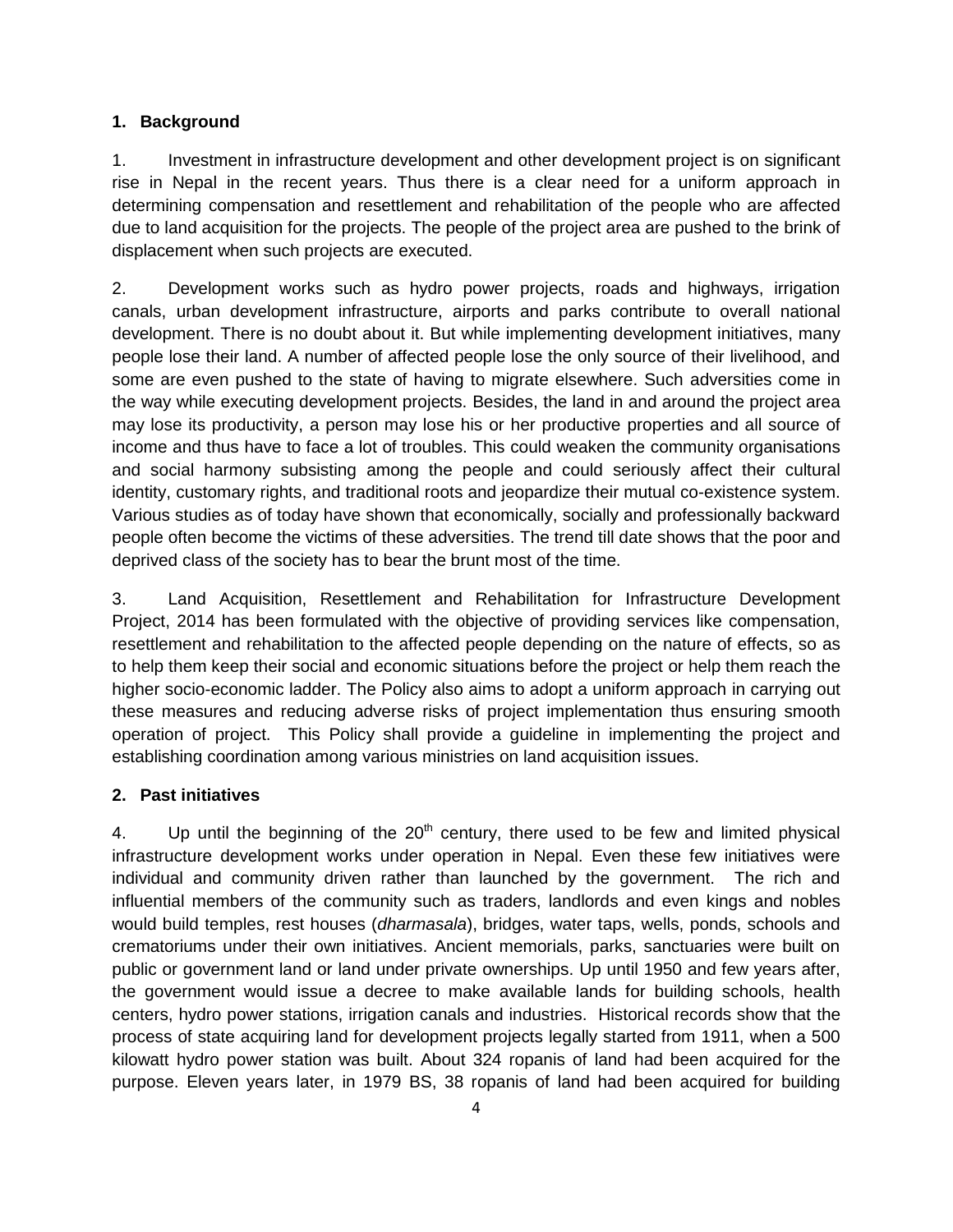Sundarijal hydro power station. Thus the then rulers would implement development plans and establish development projects by acquiring lands and houses through royal decree. In this context, the Immovable Property Acquisition Act of 2013 BS could be regarded as the first legal document that started legitimate way of acquiring land and property for development purpose. This Act was first applied only in Kathmandu Valley and was later extended across the country by issuing notification through Nepal Gazette in 2016 BS. Following this, Land Acquisition Act 2018 BS, Compensation Act 2018 BS, and Immovable Property Acquisition Rules 2016 BS, and Land Acquisition Regulations 2026 BS came into effect. Land Acquisition Act 2034 BS is Nepal's latest legal document relating to land acquisition process.

5. However, efforts are being made in the recent times to update legal provisions regarding land acquisition, compensation, and resettlement and rehabilitation initiatives to make them more effective and transparent, especially in the context of growing rate of development projects, including infrastructure development works. Though Land Acquisition Act of 2034 has been able to address land related problems to a considerable extent, the provisions of this Act have proved to be inadequate in the changed context. A common practice has been hearing the complaints of the affected people living in and around development project sites and providing them resettlement and rehabilitation packages. But lack of a policy to address these concerns in holistic and systematic manner has given rise to several complications in executing development plans and projects.

### **3. Existing situation**

6. Acquiring land and property for development related projects is pretty sensitive issue on humanitarian ground and pretty complicated one on the legal ground. This is why even development projects of national importance have been facing hurdles and they are unlikely to be completed within the stipulated time. While there is a clear need for the state mechanisms to be more accountable and transparent there is also a growing level of public awareness regarding development needs and aspiration to be part of such development initiatives. Energy, transportation and urban development have remained major periodic development projects and they receive major attention for big investment. It is likely that there will be greater investments in the projects that are prone to higher risks in terms of land acquisition and displacement of people living in and around the project areas. To carry out these development projects smoothly there will be the need of state investment and regional and international aids. Thus there is a clear need to remain prepared to address this situation to attract foreign investment in the development sectors. Formulation of an integrated policy in line with international practices on land acquisition, resettlement and rehabilitation can help us move toward that direction.

7. Though Land Acquisition Act, 2034 BS has been amended to make land acquisition process relatively easy, there is a greater need to include resettlement and rehabilitation issues and update the Act according to the changing needs. Resettlement work has become even more complicated due to shrinking size of agricultural and residential land. At the same time acquiring land without providing an alternative source of livelihood will push the affected people to immense hardships. Living for the affected people will be even more difficult. Due to lack of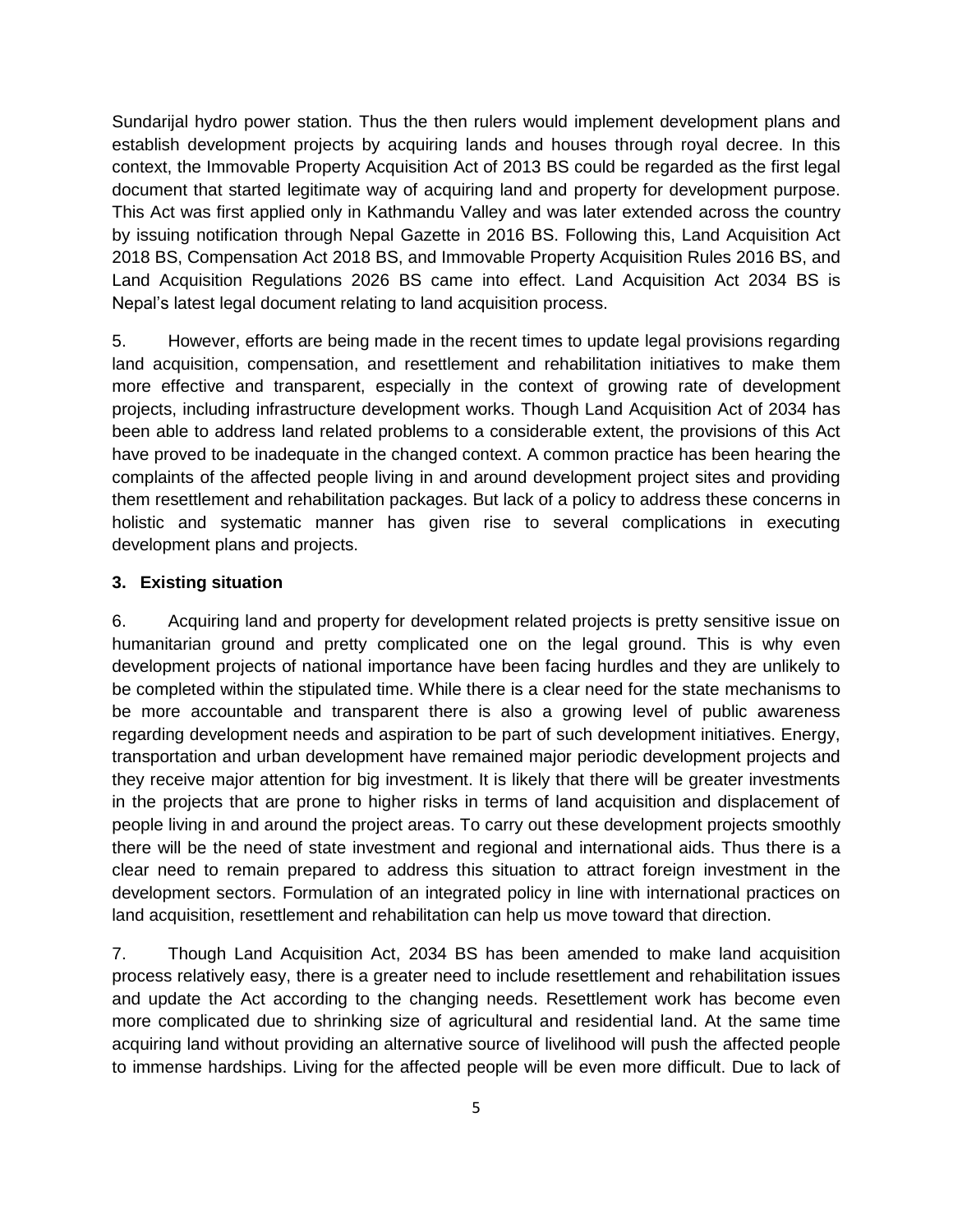compatible legal provisions, there exist different provisions of resettlement and rehabilitation in different project areas. Thus there is a need to end this practice and devise common and uniform policy that can be applied in the development works of all places while also taking into consideration social security needs.

# **4. Problems and challenges**

8. There is a lack of integrated and updated policies regarding land acquisition, resettlement and rehabilitation. This has resulted into delay of resettlement and rehabilitation of the affected families, which, in turn has caused unnecessary delay in acquiring land, inflated project costs and delayed the project completion. As the existing laws and legal provisions are inadequate and 'not so effective,' and as the land valuation system is not scientific and systematic, this has added to the challenges in acquiring land of the private ownership for development works of public interests. Land is a finite natural resource used for multidimensional purposes. Thus it is vital for the development works which are directly dependent on such scarce resources to be completed on time. Land is the first requirement for every development work: whether be it long-term infrastructure projects of national importance, or the ones meant to provide immediate service and relief to the people or the ones serving larger public interests. Therefore, land acquisition is the most vital and equally challenging issue for the government. Nepalese think of land as the chief source of livelihood. Besides, there is lack of political will to settle land related issues, which, together, has compounded the problems even more. Lack of clear policy on land acquisition, compensation, resettlement and rehabilitation, lack of institutional will and coordination among concerned stakeholders have made timely completion of development projects even more challenging.

# **5. Need for Land Acquisition, Resettlement and Rehabilitation Policy**

9. To address the problems and challenges as mentioned in section (4) and to address the new situations brought about by changing socio-political conditions, added development opportunities and livelihood concerns, there is a stark need to make land acquisition and valuation, compensation, resettlement and rehabilitation more simple, more managed, effective, fair, and transparent in line with contemporary international standards and practices so there is an environment for completing development projects on time. For this, it is extremely necessary to formulate policy on land acquisition, resettlement and rehabilitation and execute it effectively.

## **6. Vision, mission, goals and objectives**

The vision, mission, goals and objectives of this policy shall be as follows:

# **6.1 Vision**

To create conducive atmosphere for executing infrastructure development plans and thus to contribute to overall development of the country and its people

## **6.2 Mission**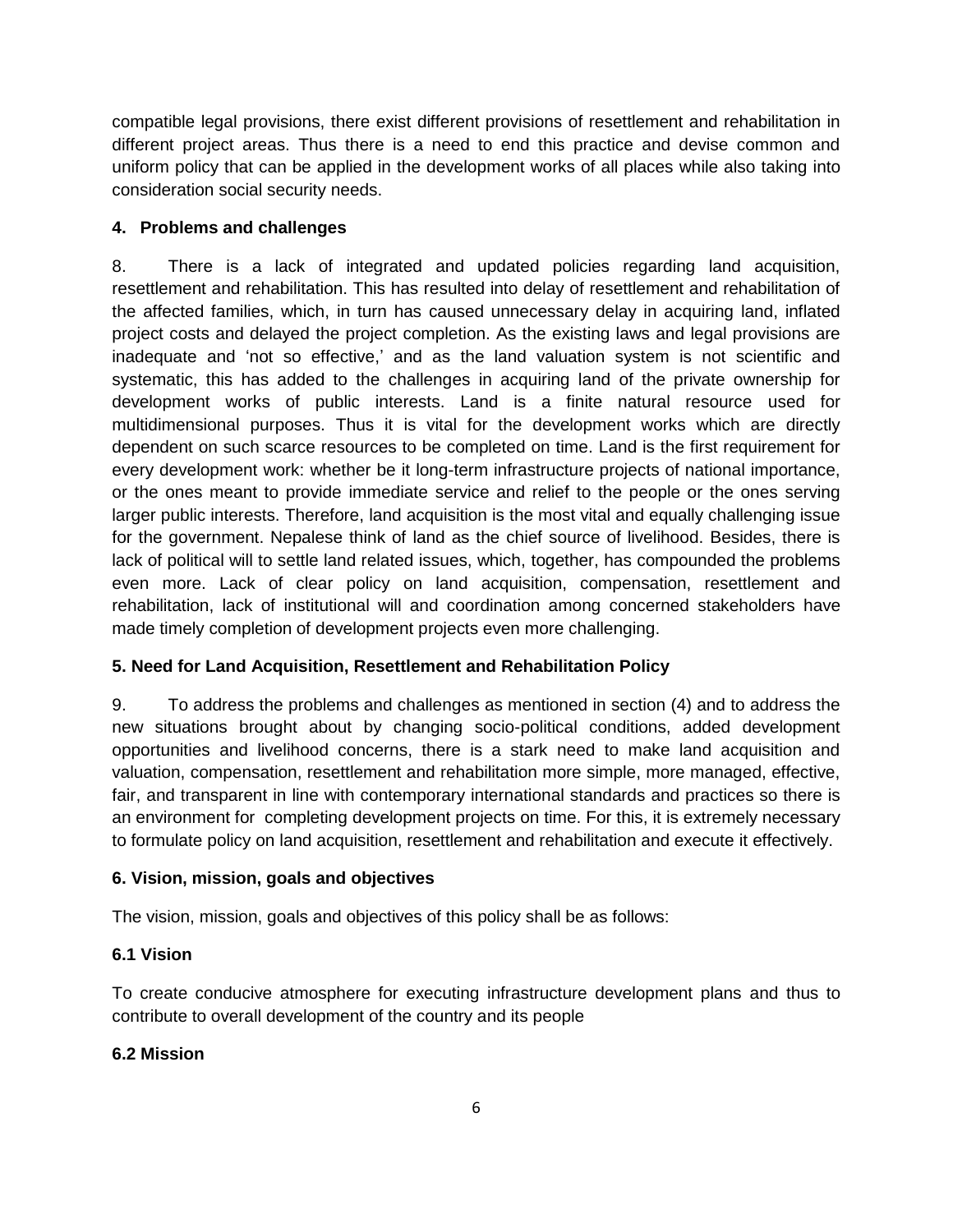To mitigate adverse impacts of development projects on economic, social and cultural fronts of the affected areas and family and thus help development programs to be completed within the stipulated time

# **6.3 Goals**

To help the affected families to enhance their economic and social status by making provision for land acquisition, fair compensation, appropriate resettlement and rehabilitation for the families who are affected by infrastructure development projects or projects of public interests

# **6.4 Objectives**

To make land acquisition process more people friendly and fair, to help the families affected by project implementation and to conduct compensation, resettlement and rehabilitation programs in more humane, inclusive, fair, transparent and effective way, the Policy shall set forth the following objectives:

- 6.4.1 To create the environment where the locals, families and community are not displaced or to ensure that there is just nominal displacement caused by projects implementation,
- 6.4.2 To make available compensation and gainful socio-economic opportunities to the affected families, individuals and communities while at the same time minimizing adverse impacts of displacement just in case project implementation leads to displacement of people from the community,
- 6.4.3 To create the environment for timely completion of project by making processes of land acquisition, compensation, resettlement and rehabilitation and valuation of land simple, easy, transparent and fair.

# **7 Policies**

7.1 To ensure that project implementation does not displace any families and communities and to create the environment where there is least chance of displacement, there shall be following policies:

7.1.1 To assess possible adverse effects to be caused to the community before identifying the project so as to minimize displacement risks,

7.1.2 To give priorities on alternatives identified to reduce possible risks of socio-economic displacement of affected individuals and families,

7.1.3 Project implementation authority to ensure the means and resources needed for resettlement and address the livelihood concerns of affected individuals and families,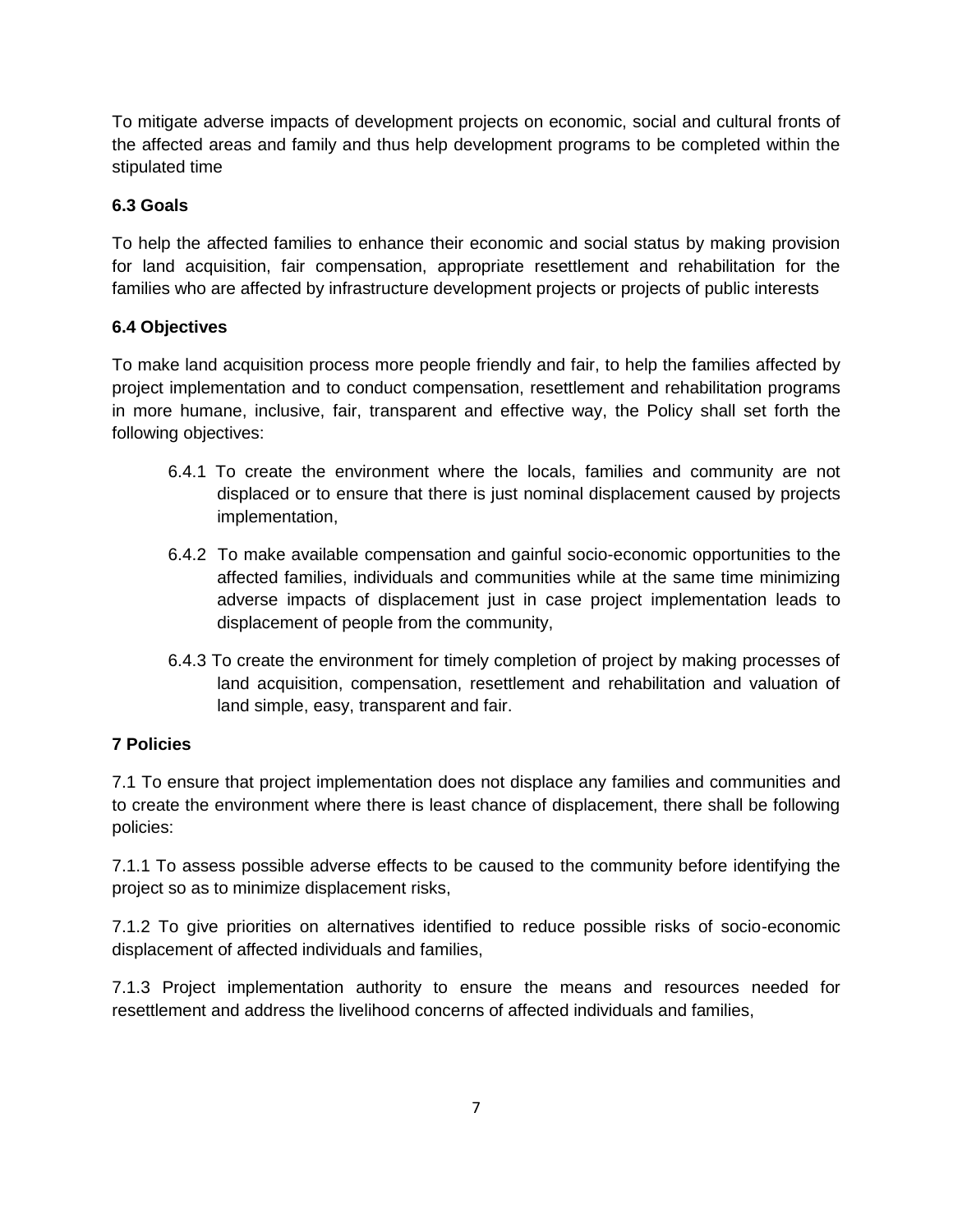7.2 There shall be following policies to minimize adverse impacts of project implementation, ensure gainful socio-economic opportunities to the affected individuals, families and communities and to provide them compensation if necessary:

7.2.1 To assess social impacts of project implementation to identify impacts on affected people, community and vulnerable group,

7.2.2 To formulate resettlement and rehabilitation plan so as to ensure that affected individuals and families can retain living conditions of the time before project implementation and to ensure that their living conditions are much better than before,

7.2.3 To ensure provisions relating to compensation, resettlement and rehabilitation to the affected individuals much before they are physically and economically displaced,

7.2.4 To engage in dialogues and negotiations in the situation when land can be achieved through dialogue and to ensure that dialogue and negotiations with land selling party have been transparent, consistent and fair,

7.2.5 Except in case the affected individuals wish to resettle elsewhere, to make the affected people resettle in their existing residing areas as far as possible,

7.2.6 To ensure 'land for land' deal to the affected families with utmost priority, if acquiring land of private ownership renders the affected land owner completely landless,

7.2.7 To ensure additional assistance by preparing inclusive policies and programs for socioeconomic prosperity of the affected people if such people belong to categories of deprived and disadvantaged, dalit, indigenous nationalities and single women,

7.2.8 To ensure the environment of receiving compensation and resettlement package to the displaced people if they have no land under their ownership or they lack legal basis to ascertain ownership of the land in which they are residing,

7.2.9 To create the situation in which part of the profit of the project reaches the affected people in case of the projects that have direct profit of the investment,

7.3 There shall be following policies to make land acquisition, compensation, resettlement and rehabilitation and valuation process simple, easy, transparent and fair and to create an environment for timely completion of project:

7.3.1 To ensure that project implementation authority has carried out meaningful dialogue and negotiations with affected individuals, community, vulnerable group and especially people living below the poverty line, landless, senior citizens, women, children, indigenous people, disabled, incapacitated people and those who lack legal basis to ascertain landownership of the land in which they are currently residing,

7.3.2 To adopt scientific valuation system while determining compensation amount to be paid against the land and property acquired from the affected people so that they receive the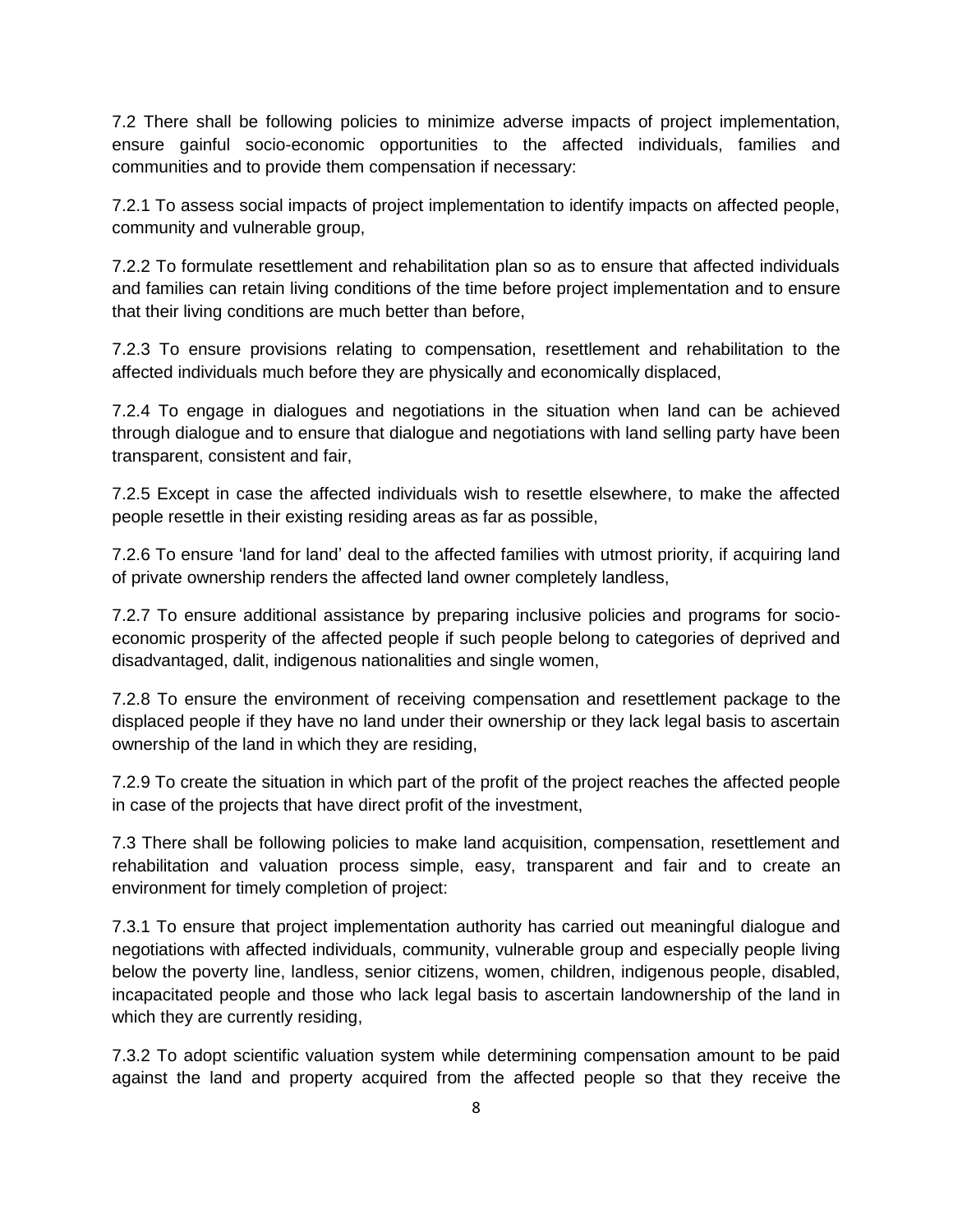compensation within the specified time in amount that is no less than minimum market price of the property they lose out to project,

7.3.3 To ensure that there is an appropriate mechanism in place to hear the complaints and grievances of the affected people and to facilitate resolving them,

7.3.4 To update and make information and details public from time to time regarding progress, execution of resettlement and rehabilitation programs and their outcomes,

7.3.5 To establish an effective mechanism to ascertain whether the objectives of land acquisition, compensation, resettlement and rehabilitation plans have been realized and to monitor and evaluate impacts of project implementation on displaced people.

## **8. Strategy and working plans**

8.1 Following strategies and working plans shall be devised to ensure that project implementation does not displace any families and communities or to create the situation where there is least chance of such displacement:

8.1.1 The project shall be proposed after carrying out preliminary risk assessment of involuntary displacement in the conceptual phase, resources and means required for the project and its institutional capacity.

8.1.2 An alternative proposal for implementation of the projects with lower risk of involuntary displacement shall be prepared after making preliminary socio-economic assessment.

8.1.3 Based on the preliminary socio-economic assessment, the project shall be divided into the following categories:

a) **High risk project**: the project that could potentially physically and economically displace 50 or more than 50 families in the Himalayan region, 75 or more than 75 families in the hills and 100 or more than 100 families in the Tarai plains.

b) **Medium risk project**: the project that could potentially physically and economically displace 50 or less than 50 families in the Himalayan region, 75 or less than 75 families in the hills and 100 or less than 100 families in the Tarai plains.

c) **Low risk project**: The project that may only economically displace people and the project that does not cause loss of more than 10 percent of productive properties and assets of the affected people.

8.1.4 Comprehensive data collection work about displacement shall be carried out by ensuring availability of adequate resources and means. Elected representatives of the local bodies shall be consulted while collecting census of the affected individuals and families.

8.1.5 Arrangement shall be made to ensure that there is **no repetitious loss** while acquiring land to implement projects within one single area.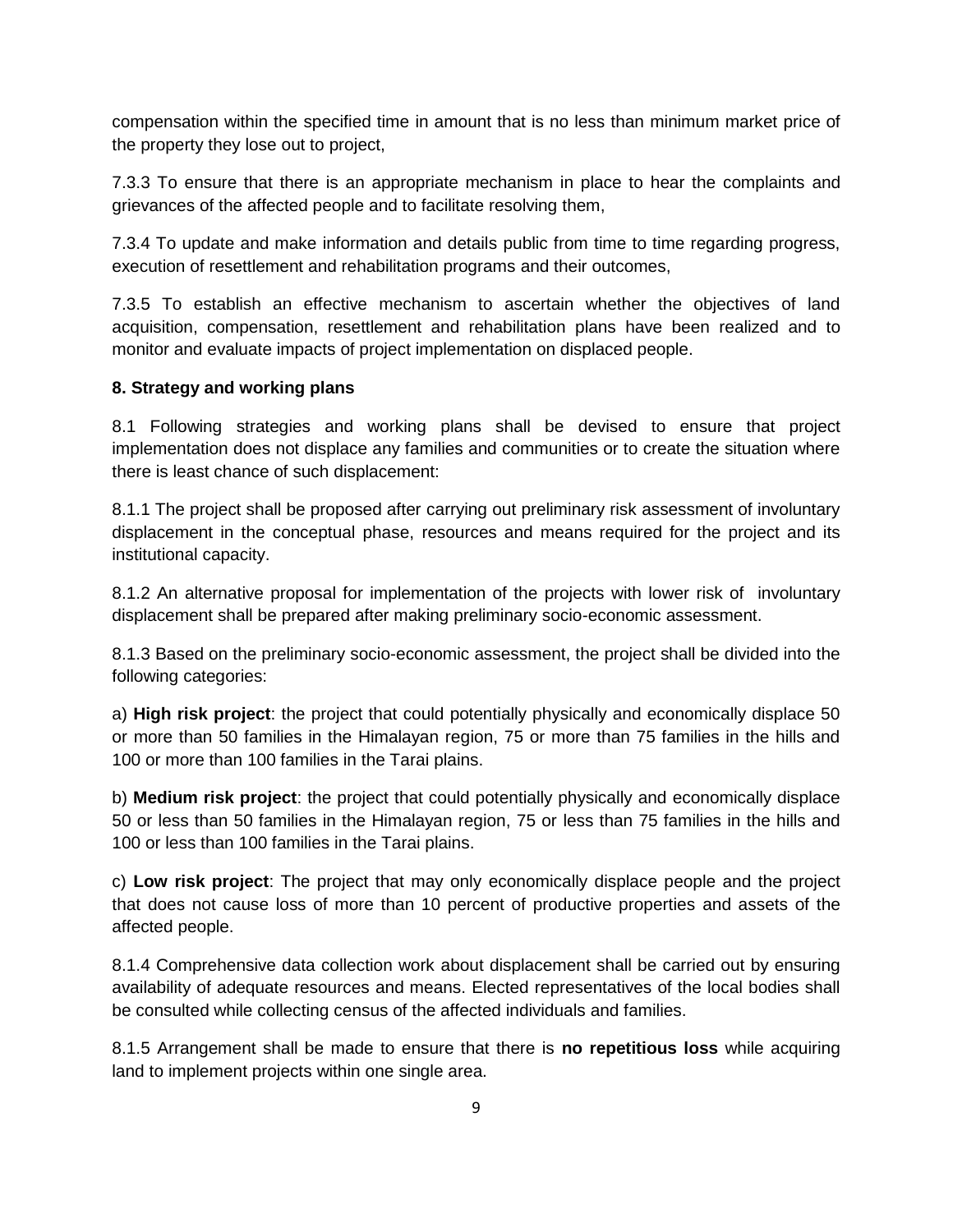8.2 In case project implementation causes displacement, following strategies and working plans shall be adopted to make available socio-economic opportunities to affected individuals, families and communities while at the same time also minimizing adverse impacts of project implementation:

8.2.1 Social impacts of project shall be assessed by consulting with elected representatives of the local bodies, affected individuals and families, stakeholders and concerned authorities. Following details and information shall be included in the social impact assessment report:

a) Land measurement map, records and other attested documents of land proposed to be acquired by the project,

b) VDC, Municipality, ward number, map number, plot number, area of the land proposed to be acquired by the project, nature of the land (guhti, raikar, government or public), ownership, state of utility, established infrastructure **on biraha land** (permanent, temporary or others) and quantity of such land.

c) Holistic details (integrated data) of the affected individuals and families, the records of individuals and families who are at both physical and economic displacement risks,

d) Quantity of the land and houses proposed to be acquired for the project and analysis of the alternative,

e) Analysis of relevance of the proposed alternatives,

f) The details of social, economic, cultural and demographic conditions of the communities residing within project affected areas,

g) Detailed description of the required resources to address social impacts of the project, assessment of possible effects of this on overall costs and computation of profits.

8.2.2 The data and census collected for social impact evaluation report should be made public the day collection process becomes complete. This shall be deemed as the day of counting for determining the eligibility for compensation and other aids provided to the affected families and individuals.

8.2.3 The concerned department or implementing authority shall submit the social impact evaluation report to resettlement/ rehabilitation units under them for endorsement before submitting it to the concerned offices or ministries. The concerned ministries and offices shall approve of this report in due consultation with or recommendation of the resettlement/rehabilitation authorities under them. In case of low risk projects, the concerned departments or implementing authorities may approve of the social impact evaluation report.

8.2.4 Formulating plans to address impacts of displacement based on social impact evaluation and their approval process shall be as follows: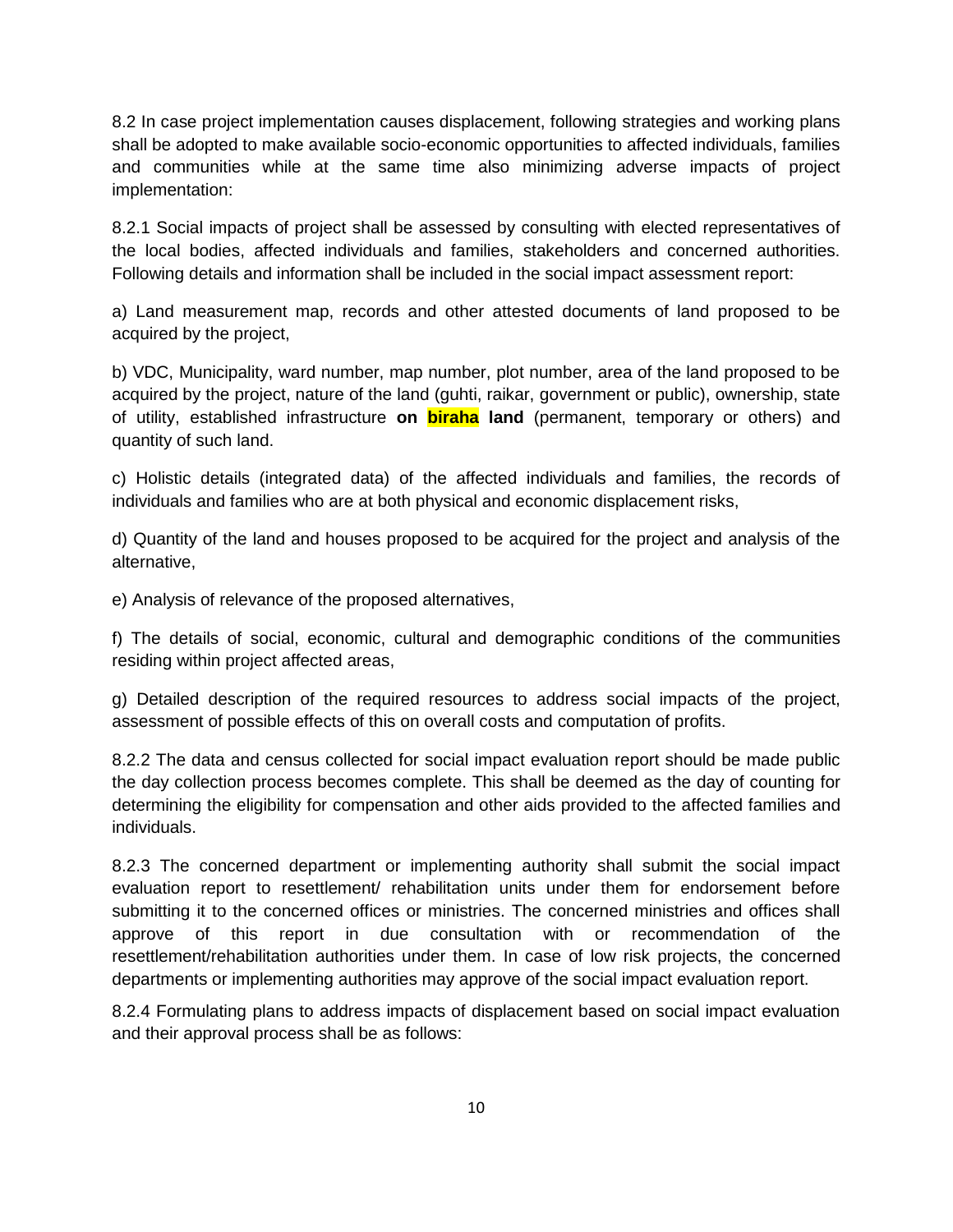a) Land acquisition and compensation plan shall be formulated in case of low risk projects. The plan shall have to include following things in it:

i) The details of private property and community assets of the families affected by the project, determination of compensation and distribution process,

ii) The certified details of the facts that show that project does not physically displace anyone, does not affect their livelihood directly or indirectly and that it causes no harm and losses to anyone,

iii) Information dissemination, hearing complaints and managing them, and monitoring and evaluation process,

iv) Mechanism for budget and resource management and implementation.

b) In case of high and medium risk projects, resettlement and rehabilitation policy shall be formulated in due consultation with qualified and experienced experts. The form and outline of such policy shall be as mentioned in the schedule.

c) The proposed measures of risk reduction in land acquisition, resettlement and rehabilitation, compensation and other supporting programs shall be finalized only after consulting with the affected families and in accordance with their opinion.

d) The said project shall be updated as per the need in line with the changes brought about in Detail Engineering Design.

e) All the expenses incurred in relation to the implementation of land acquisition, compensation and resettlement and rehabilitation program shall be adjusted in the project costs.

8.2.5 The district based office shall approve of the land acquisition and compensation program. Concerned departments and implementation authorities shall approve this in case of medium risk project and concerned ministries and executive authority shall approve of such program in case of high risk projects.

8.2.6 Subject to this policy, compensation shall be determined and aids and gains shall be distributed as per the following provisions:

a) In projects involving underground pylon and raising of towers (such as in electricity project), underground pipe lines (such as in drinking water project), and underground telephone lines (such as in telecommunication project), compensation shall cover the costs of the land space occupied by such structures. In other cases, economic impacts of project shall be assessed and lump sum or annual compensation shall be provided within a fixed time period as per the understanding between land owners and the project authority. The provision of land use rights shall be clearly mentioned in such understandings.

b) In case full compensation has been provided as mentioned in section (a), the land may be used by the Government of Nepal or any other authorized bodies for public purpose.

c) In case, only part of the affected land is to be acquired but this renders the remaining parts of land fully unproductive or unusable, all of such land shall be acquired if the land owner so requests.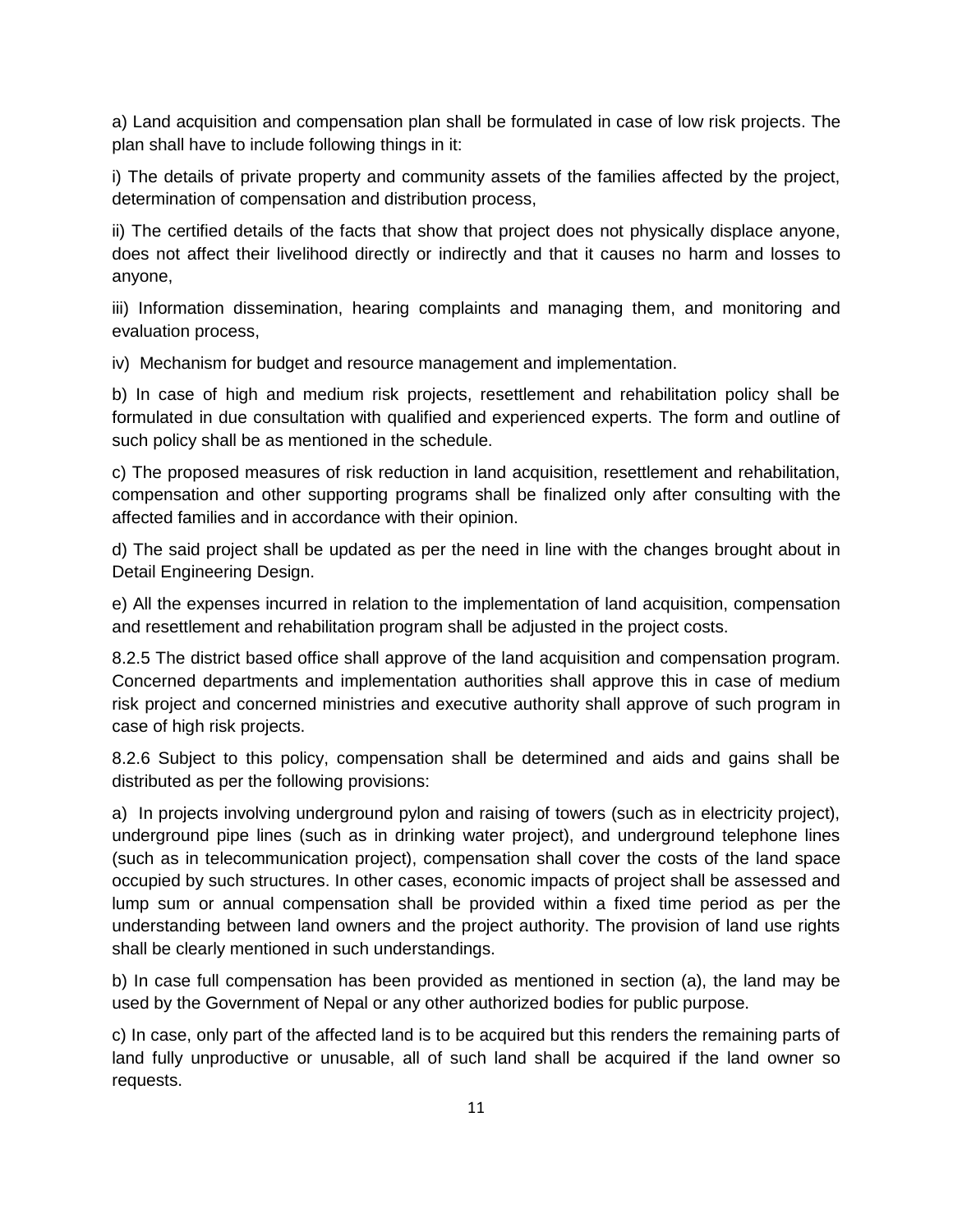d) Compensation of physical infrastructure shall be provided in replacement cost. The valuation of such infrastructure and determination of compensation money shall be done on the basis of the approved standards of the concerned government authority.

e) In case, physical infrastructures are only partially affected and other parts can still be brought into use, compensation shall be provided only for the affected parts. Expenditure costs shall also be provided to the affected party so as to help them maintain the remaining parts and bring them back to use. However, if the remaining land or properties are rendered unusable or is too small to be used according to the existing standards, all of the affected land and infrastructure shall be acquired.

f) In case of the loss and damage caused to the flora and fauna of the affected area, costs of such loss shall be calculated based on the standards provided by District Forest Office of the concerned district and compensation shall be provided in cash. In case of loss of crops, fruits and pasture land, cash compensation shall be provided based on the standards provided by Department of Agriculture. But if the loss and damage is inflicted on legally registered commercial farm, orchard or garden, cash compensation shall be provided worth calculated loss for the next five years.

g) The land and property that the project shall be using temporarily shall be acquired based on the understanding between the land owner and project implementation authority. Compensation for the loss and damage caused to such property shall be as specified in the same agreement. The liability of restoring such land to its former status after the contract period shall have to be clearly mentioned in the agreement itself.

h) In case where project has not used any land for the purpose but in which project implementation has posed a hurdle to locals in using, irrigation, drinking water, sanitation, pasture land, religious shrines and temples, schools, community buildings, market, pathways and other such facilities, alternative arrangement shall have to be made during the project period so as to allow the locals uninterrupted use of such facilities. It shall be the duty of the project administration to restore those facilities to their former positions much earlier than completion of the project.

i) Public notice shall have to be issued with clear mention of the details of the land and property project is to acquire, the supporting documents, time period and date and venue to apply for acquiring compensation. Such compensation money shall be paid via check through banks. But if the need be, compensation may also be distributed through local NGOs or social mobilizers in the presence of affected individuals and families or their representatives in the project site itself.

j) If the project results into the loss of business of women, compensation shall be provided to the women themselves. If affected women are single women or the heads of their families, their presence shall be a must while distributing compensation.

k) Even in case when specified deadline for claiming compensation has passed and yet affected individuals and families have failed to present themselves for claiming compensation, compensation may still be provided if the heir to such families can furnish the proof of being the legitimate heirs and if the concerned VDC Chairperson of Mayor of Municipality certify the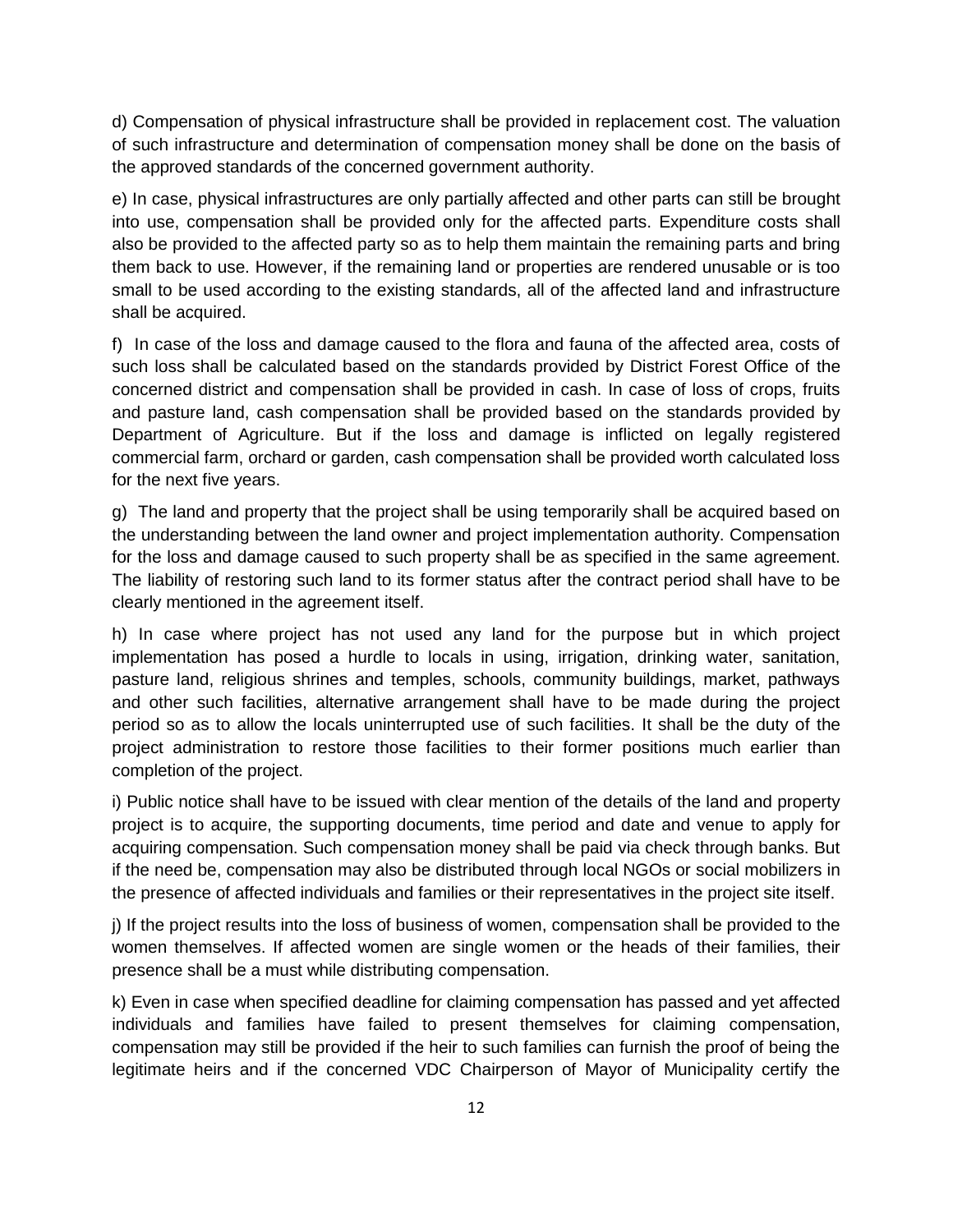reasons of their absenteeism and certify in writing that they are genuine heirs to the affected families, compensation may still be provided to the nearest relatives of the affected individuals even if they have no immediate kin such as spouses and children.

l) In case affected individuals fail to turn up to claim the compensation within the stipulated time as mentioned in section (k), and the local authorities certify them as "absent landowners," the project shall have to deposit their share of compensation money and other means of aid in the bank account under 'compensation fund.' If the landowners do not come to claim it even for five years since the day of depositing compensation money, the project shall have to issue public notice in the national newspapers in the interval of at least one month for three times to call the affected families to stake claims. Such notification shall also have to be aired through electronic media. If no one comes to claim the compensation even then, compensation fund shall be transferred into state treasury.

m) Compensation shall have to be paid during the preliminary stage of project implementation. The project shall ensure the update of the land documentation such as plotting and marking of discontinuation of ownership from main records *(including lagat katta, kittakat)* right after paying the compensation. In case of absentee land owners, the documentation of land ownership shall be done before the compensation money is transferred to the state treasury. The concerned Land Revenue Office and Department of Survey shall offer due assistance in this regard.

n) Land valuation measures shall be formulated ensuring that replacement cost of the land is retained for determining land costs and compensation scheme. Following factors shall have to be included in the process:

i) Current market price (highest possible cost of the affected plot or the land around it that has been sold and bought recently),

ii) Comparative reference point/ Comparative index (tulanatmak sandharva anka) based on composition, structure and size of required area of land.

iii) Kind of road: paved, graveled or blacktopped (highway, main road or secondary roads etc)

iv) The minimum land registration cost as specified by the concerned land revenue office,

v) Geographical or physical situation of the land, its business potential, strategic and cultural significance,

vi) Classification of land, categorization and utility (agriculture, residential, commercial or business land etc),

8.2.7 Subject to this Policy, apart from compensation and rehabilitation schemes, other measures and opportunities shall be introduced to help the affected families enhance their socio-economic conditions or help them regain their former socio-economic status. This shall be done on the basis of the following standards:

a) Depending on the nature of the impact, costs of resettlement, transporting goods, resettlement facilities, business transfer, house rent and other facilities shall be adjusted in resettlement and rehabilitation costs.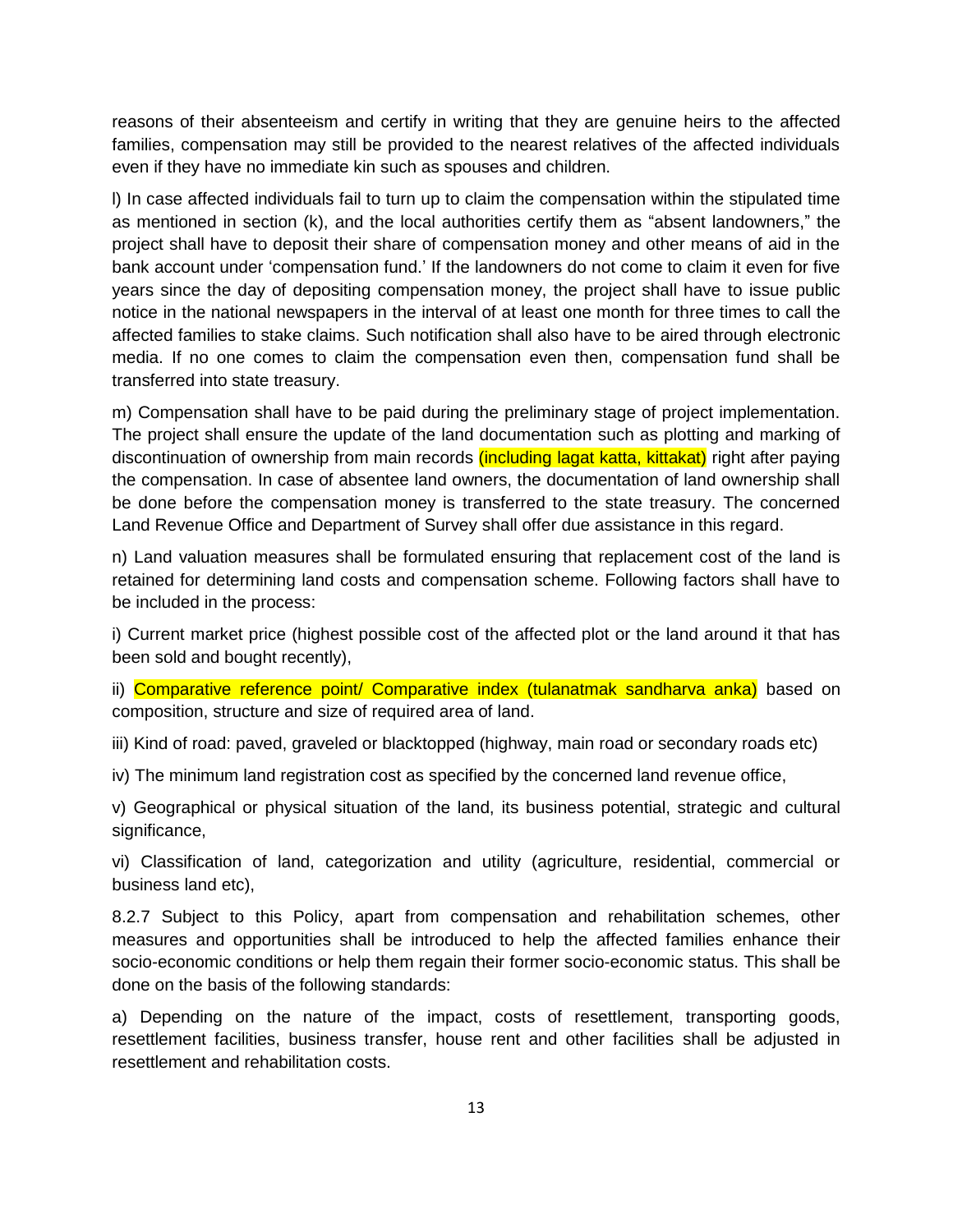b) Subject to the provision in resettlement and rehabilitation plan under this policy, in case of families and individuals seriously affected by the project, additional assistance measures shall be introduced especially if the affected families are from among deprived class, dalits, indigenous community, marginalized group, single women, incapacitated people, disabled and senior citizens.

c) In case the project seriously affects means of earning livelihood of the affected people, measures shall be taken to ensure their resettlement with adequate means and resources. Costs of such measures shall be adjusted in resettlement and rehabilitation plan.

d) Priority shall be given to the members of affected families while filling up the job vacancies that will be created in the process of project implementation.

8.2.8 In case the circumstances lead the affected individuals and the families to be collectively displaced, priorities in selection of resettlement site shall be set based on following criteria:

a) As far as possible the affected individuals and families shall be resettled in group in the vicinity of the areas in which they were formerly residing. While doing so, attempts shall be made to keep their social structure and social relations as intact as possible.

b) The areas of resettlement shall have to be free from risks of environmental and natural disaster risks.

c) Basic infrastructures such as pathway, sanitation, electricity, drinking water, school, dumping site, drinking water, electricity, schools, hospitals, temples, community hall, crematorium sites etc shall be set up in the resettlement areas.

d) Provision shall be made to resettle and rehabilitate the deprived and disadvantaged group, indigenous people and dalits in the nearest location of existing settlement area. Special efforts shall be made so as to preserve their language, religion, culture, life styles and livelihoods.

e) The affected people shall be transferred to resettlement areas from their existing settlement areas only after setting up necessary infrastructure at the resettlement sites.

f) While resettling people whose means of livelihood is only agriculture, resettlement site shall be selected with utmost priority to ensure that sustainable agriculture productivity and management can be realized in the new site. Care shall be taken to make such land available.

g) Special program shall be implemented while resettling the affected individuals and families so as to ensure that their resettlement does not adversely affect the lives of the locals of the resettlement area. The locals shall be consulted while doing so. Provision shall also be made so as to allow the locals to use physical infrastructures such as drinking water, electricity; pathway, community building etc set up in the resettlement sites. Local NGOs, community organizations and social mobilizers shall be mobilized while executing resettlement programs.

8.2.9 If the affected families are from among deprived and disadvantaged class like indigenous and marginalized people, single women etc, inclusive programs as follows shall be formulated and executed: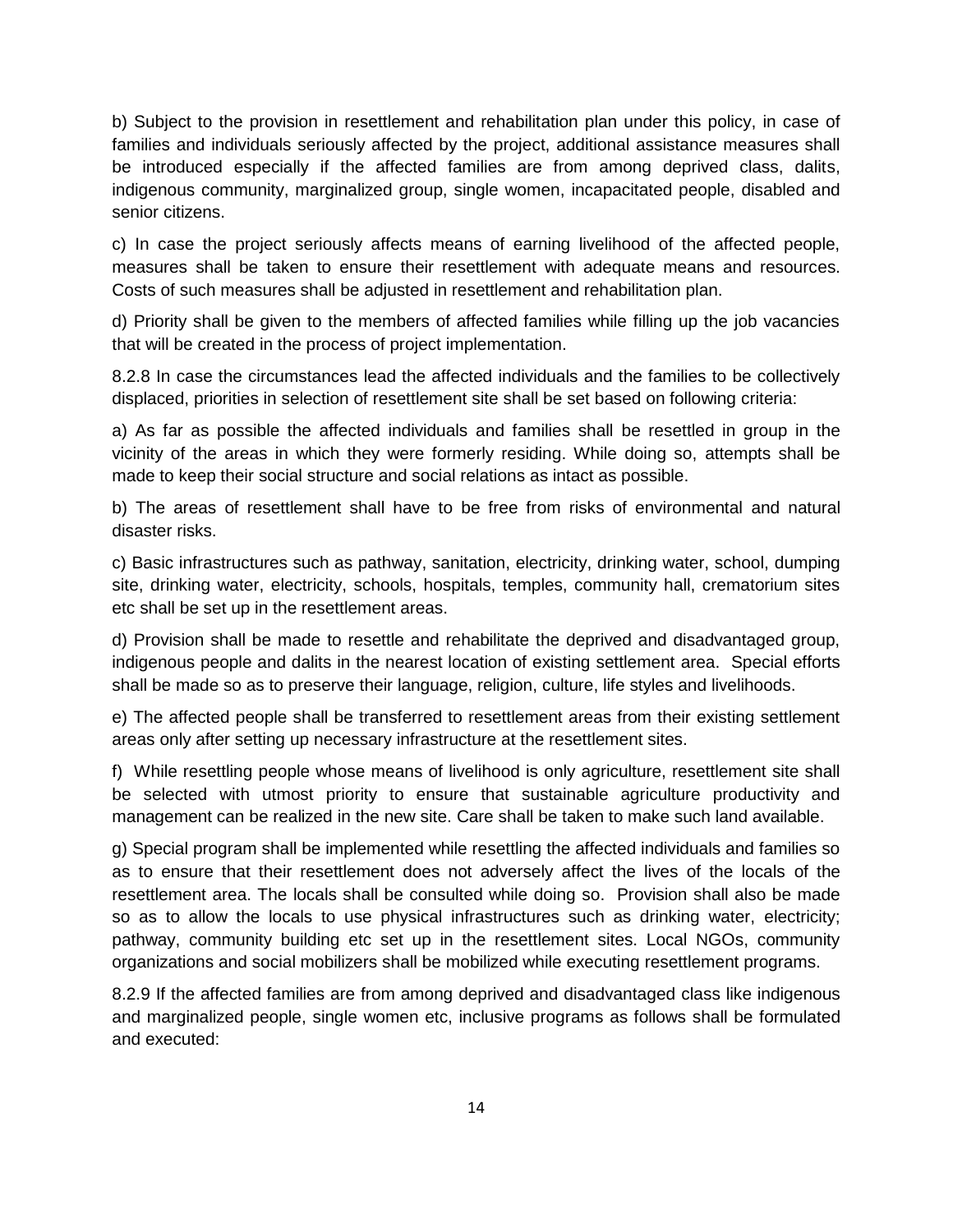a) People of this category or the organizations that represent them shall be consulted throughout the project implementation period from the preliminary stage to the time of completion of the project. Their participation shall be duly ensured.

b) Apart from compensation and other benefits, special program shall be devised so as to ensure their overall socio-economic prosperity. Such programs shall be accommodated in land acquisition, compensation, and resettlement and rehabilitation plan and executed.

c) Program shall be devised and executed to preserve the traditional skills and professional competence of such groups. If executing such programs necessitates the use of the infrastructures built by the project, an agreement shall be made between the project implementation authority and the representatives of this group so as to allow them to use those infrastructures.

d) Priority shall be given to the members of this group based on their education qualification and competence while filling up job positions created during project implementation.

e) Special concession facilities shall be provided to the people of this group so as to ensure their access in services and benefits of project operation, based on necessity and relevance.

f) Special care shall be taken to ensure gender equity from the time of devising project plans to the time of their execution.

8.2.10 In case of the projects that result in immediate and direct gains, following provisions shall be made to ensure the access of the affected families to such gains and profits:

a) Provision shall be made to determine certain percentage of project shares and it shall be ensured that this percentage of shares is reserved only for the affected party.

b) In case of service providing projects, efforts shall be made to ensure provision of special concession to the affected families in fees and charges to be paid against using those services.

8.3 Following strategies and working plans shall be adopted to create conducive atmosphere to ensure timely completion of the project, and to make land acquisition, compensation, resettlement and rehabilitation and evaluation work simple, fair, easy and transparent:

8.3.1 Meaningful and result-oriented consultation and deliberations shall be conducted with the affected individuals and families and other stakeholders throughout the period of project implementation. Participants shall be notified about issue, date, time and venue of discussions beforehand. Such interaction shall be conducted in the local language of the affected parties.

8.3.2 While conducting consultative interactions it shall be ensured that persons living below the poverty line, the land less, senior citizens, women, children, disabled, indigenous people and incapacitated people from group of affected people and the people who lack legal basis to prove land ownership also participate in such discussion programs.

8.3.3 All types of discussions, consultations and decisions shall be documented. Details of name and address of the stakeholders and consultation venue, date and time shall also be mentioned in the documentation.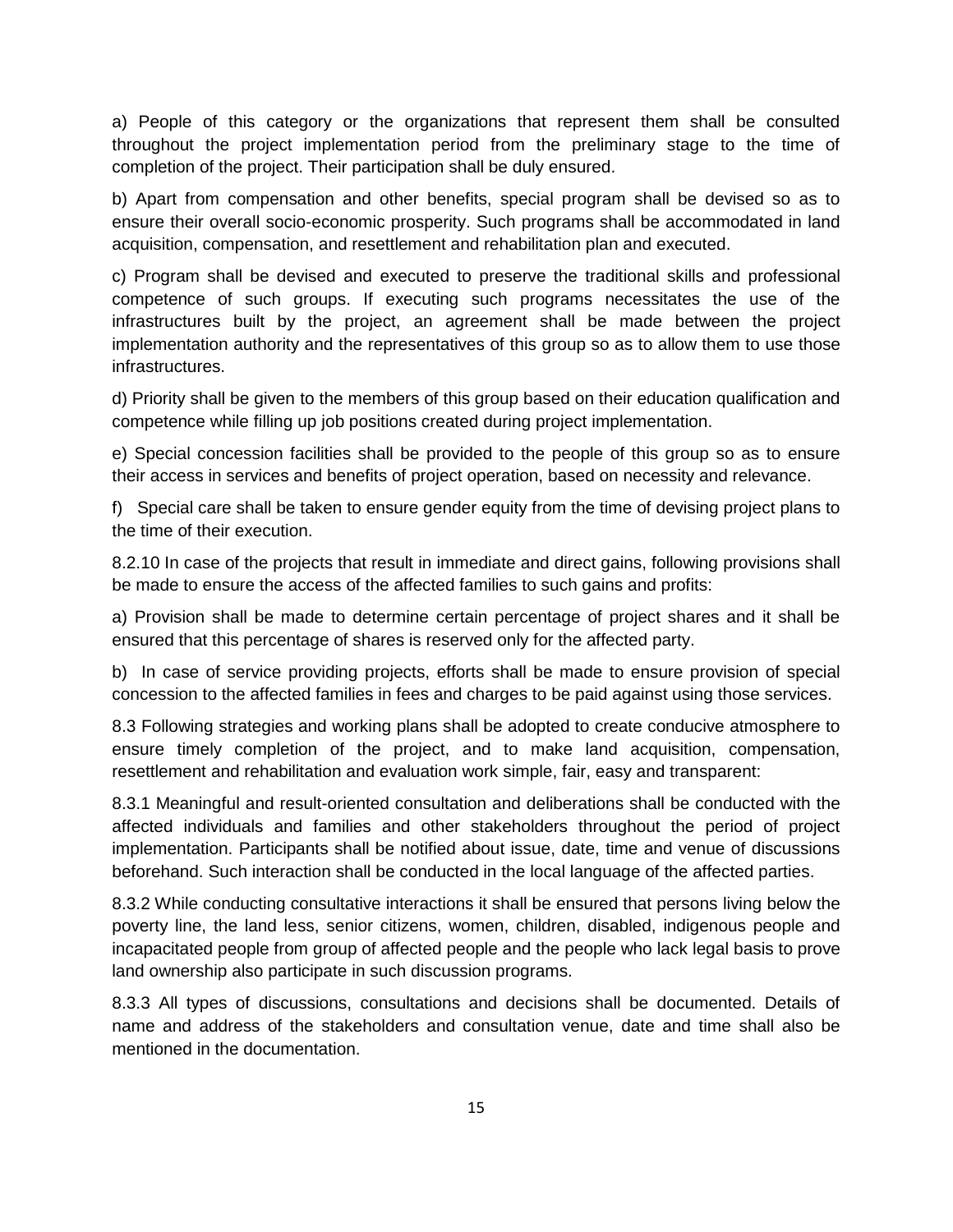8.3.4 It shall be ensured that the gap between the preliminary survey of the project and project implementation is as short as possible and resources shall be rightly mobilized to ensure that there is as little possible gap between census and record collection of the land and properties to be affected by the project and compensation distribution process.

8.3.5 Project implementation authority shall duly make the detailed information regarding objectives, calendar, time period, impact assessment, compensation, resettlement, and rehabilitation plans available to the affected individuals, families or other stakeholders if the latter demand it.

8.3.6 Preparations regarding land acquisition, compensation, resettlement and rehabilitation, and information regarding execution and progress status shall be made public every six months. While doing so, information shall be disseminated in the language that can be understood by affected families, through public meetings or other means of mass communication accessible to all.

8.3.7 The project implementation authority shall make following documents and records public by issuing notice in public places, including through electronic media, that are within easy access of the stakeholders:

a) Information details of the affected individuals such as name, address and the details of land and property at risk,

b) Draft of land acquisition and compensation plan and resettlement and rehabilitation programs,

c) Approved report of the land acquisition and compensation plan and resettlement and rehabilitation programs,

d) Updated reports of resettlement and rehabilitation activities, if they have been updated.

8.3.8 Preparation regarding land acquisition, compensation and resettlement and rehabilitation plans, and institutional responsibility regarding approval, execution, progress evaluation and hearing of complaints and resolving them shall be as specified in section 12 of this policy.

## **9. Land acquisition and ownership transfer**

9.1 Under this policy, land may be acquired through one or more than one of the following approaches:

9.1.1 Voluntary donation: In case of the projects that can advantage the affected individuals and families, land can be acquired through voluntary donation, if development project has been executed upon the demands of the locals, individuals and families of the community. But following conditions should be met while acquiring land through this approach.

- a) If the area of the land to be donated is less than ten percent of the productive land that the affected individuals and families have been owning and using,
- b) If the affected families and individuals do not fall under the category of the deprived and marginalized farmers, as determined by social impact assessment,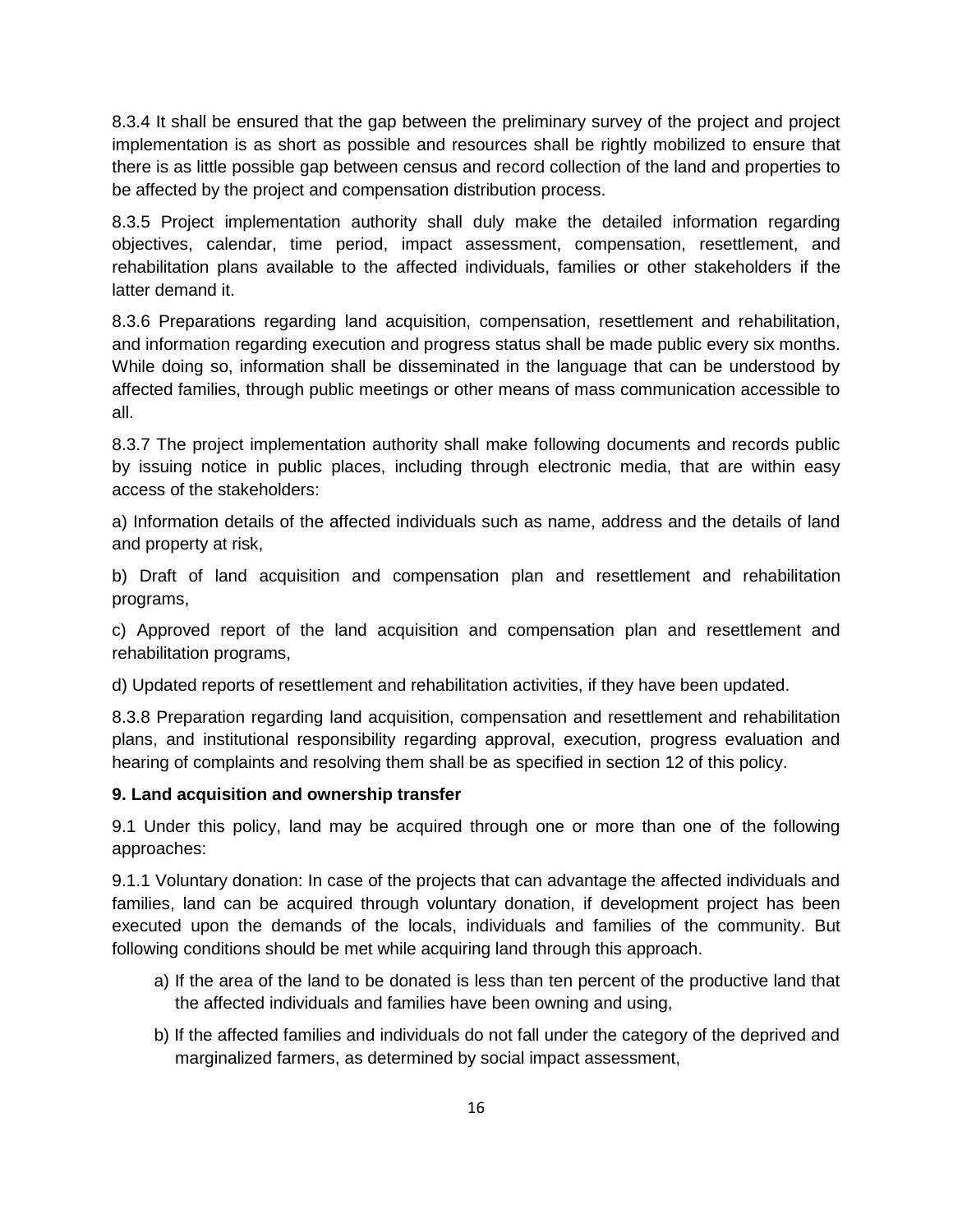- c) If the donating family is well-informed about its right to decline or accept the proposal of land donation,
- d) If the donating party (affected individual/family ) has not taken this decision under overt or covert pressure, intimidation, coercion of the local authority, individual and community or project officials, but has accepted to donate it voluntarily and through the written agreement made in the presence of the third party,
- e) If an understanding has been reached with the affected family during the period of prefeasibility study and feasibility study, and if the basic procedures such as land measurement and kittakat and ownership transfer have been completed during the period of detailed engineering design,
- f) The land to be given to others, disputed land about which case is sub judice in the court of law, the land upon which a partner can stake a claim, land leased out in contract, the land that has been expropriated by some other projects but which is yet to be deplotted, the land that has been lost out in court case, and the mortgaged land shall not be acquired even if it is voluntarily donated.

9.1.2 Direct negotiation: If the project authority wishes to acquire land through direct negotiation with the concerned land owners, land can be acquired through direct negotiation. Valuation, compensation and other things about such land shall be as per the understanding between the project authority and land owners. Following conditions must have been met while acquiring land through this approach:

a) If affected family or individual has been notified about it in advance and they have been invited for direct negotiation,

b) If the negotiation, determination of compensation and process of agreement have been transparent and voluntary,

c) If a free third party has observed and certified and documented that the process has taken place in his presence.

9.1.3 Land development program: If the concerned project prioritizes to acquire land for the project through land development program, and if the majority of the affected land owners agree in writing to participate in the land development program, land may be acquired through land development program under the Municipality Development Act, 2045.

9.1.4 Expropriation: If land cannot be acquired through any one of the above mentioned approaches, the required land may be acquired by providing compensation and other benefits as per the provisions of the existing laws relating to land acquisition.

9.2 Under this Policy process of measurement, survey, plotting, documentation and ownership transfer shall be as follows:

9.2.1 After the compensation determination committee of the concerned project has decided to acquire land according to the existing laws, the concerned project implementation authority shall have to submit an application in the department of land revenue and survey offices with attested copy of the decision of land acquisition and other necessary documents so as to transfer the ownership of the land in company's name. Having received such application the concerned land revenue office and land measurement office shall have to carry out plotting, resignation, deregistration, documentation process with utmost priority and then provide the land ownership certificate in the name of the concerned authority.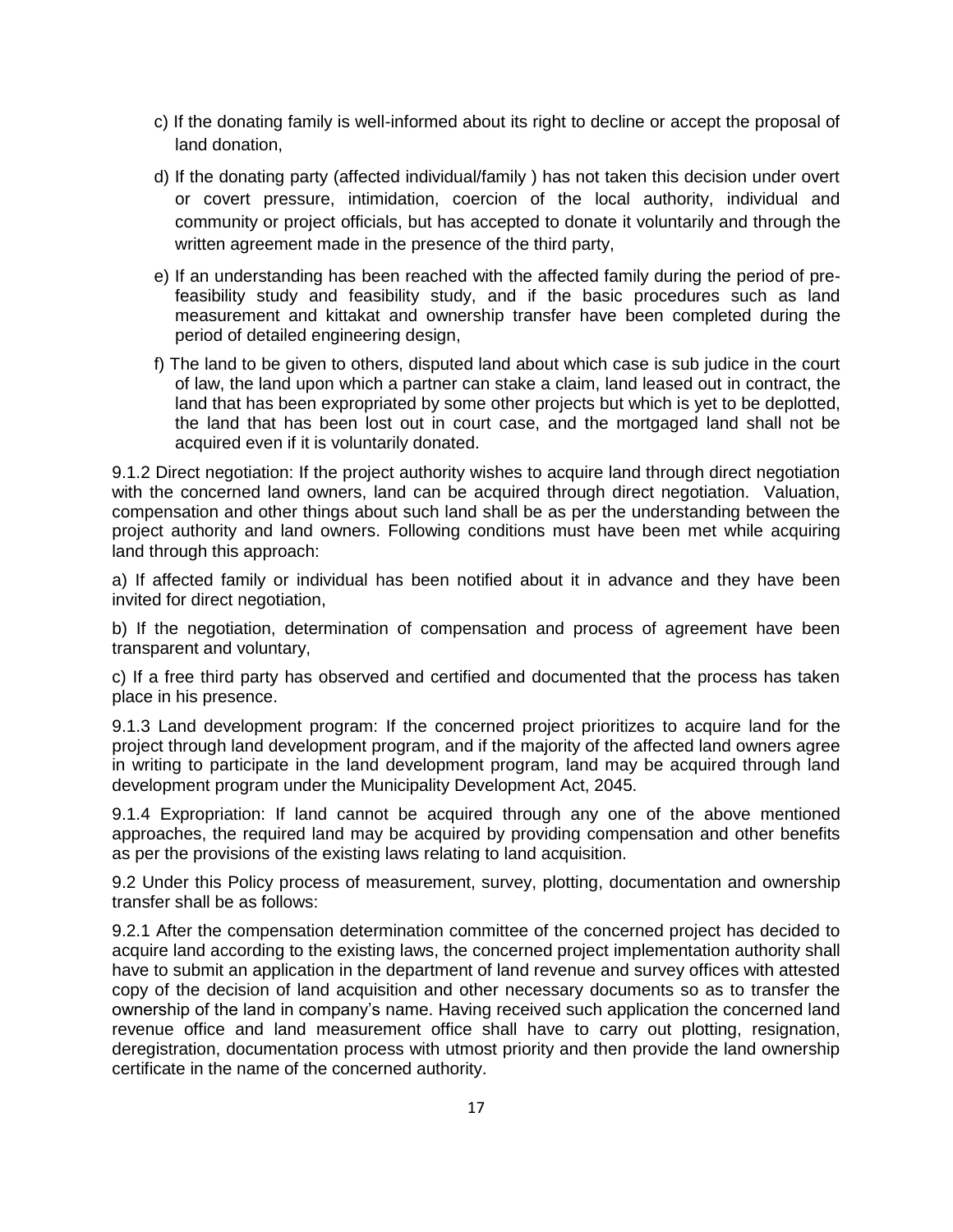9.2.2 In case of the family that has been displaced and thus needs to be resettled, the concerned land revenue office and land measurement office shall have to prepare resignation process and prepare the land ownership certificate under the name of the affected family, if the project recommends for so with the attested copy of the decision to provide the land ownership certificate of the resettlement site to the affected family. The project shall bear all the expenses incurred in the process of field measurement, plotting, measurement of plot, mapping, registration, ownership handover and distribution.

#### **10 Land may be acquired for the company**

10.1 Under this Policy, the Government of Nepal may take the decision to make the land available (by furnishing a reason) for a company, if the company has not been able to acquire land under the existing laws for development project of public interest and if there are genuine reasons behind the inability to acquire such land.

10.2. Notwithstanding anything contained in 10.1, land shall not be acquired for a company if it is to serve the economic, financial and business and profit interests and luxury of the company, or if the people have been deceived by overtly and covertly promising them of real or imagined gains, and if it is for research and experimentation purpose.

10.3 The land acquisition process as mentioned in this section shall not move ahead, unless the company agrees in writing to provide compensation and other benefits, to bear all administrative and procedural expenses in the process of land acquisition, and abide by the conditions set forth by the Government of Nepal for public interest.

### **11 Government and public land not to be used**

Normally, no company shall be entitled to use the government and public land without taking permission from the Government of Nepal. However, if using government and public land becomes unavoidable during the course of project implementation (such as for resettlement and rehabilitation purpose, infrastructure development purpose etc), permission of Government of Nepal shall have to be taken through Ministry of Land Reform and Land Management.

#### **12. Institutional provision**

## **12.1 Committee for Determining Compensation**

12.1.1 There shall be a Committee for Determining Compensation as follows to determine the compensation of all kinds of lands and properties affected by the project.

| 1) Chief District Officer                             | Chairperson             |
|-------------------------------------------------------|-------------------------|
| 2) Representative from District Development Committee | Member                  |
| 3) Mayor of Municipality/ Chairperson of VDC          | Member                  |
| 4) Chief, Land Revenue Office                         | Member                  |
| 5) Chief of the concerned project                     | <b>Member Secretary</b> |

12.1.2 The Committee for Determining Compensation may extend special invitation to the members of the legislature parliament of the concerned constituencies, representatives of people affected by the project, representatives from the office of land measurement, and experts of resettlement and rehabilitation programs to attend the meeting as invitees.

12.1.3 Committee for Determining Compensation may constitute a Task Force comprising technical experts to inspect and valuate the properties and land. The task force shall send its recommendation to the committee after classifying, valuating the land of the affected area and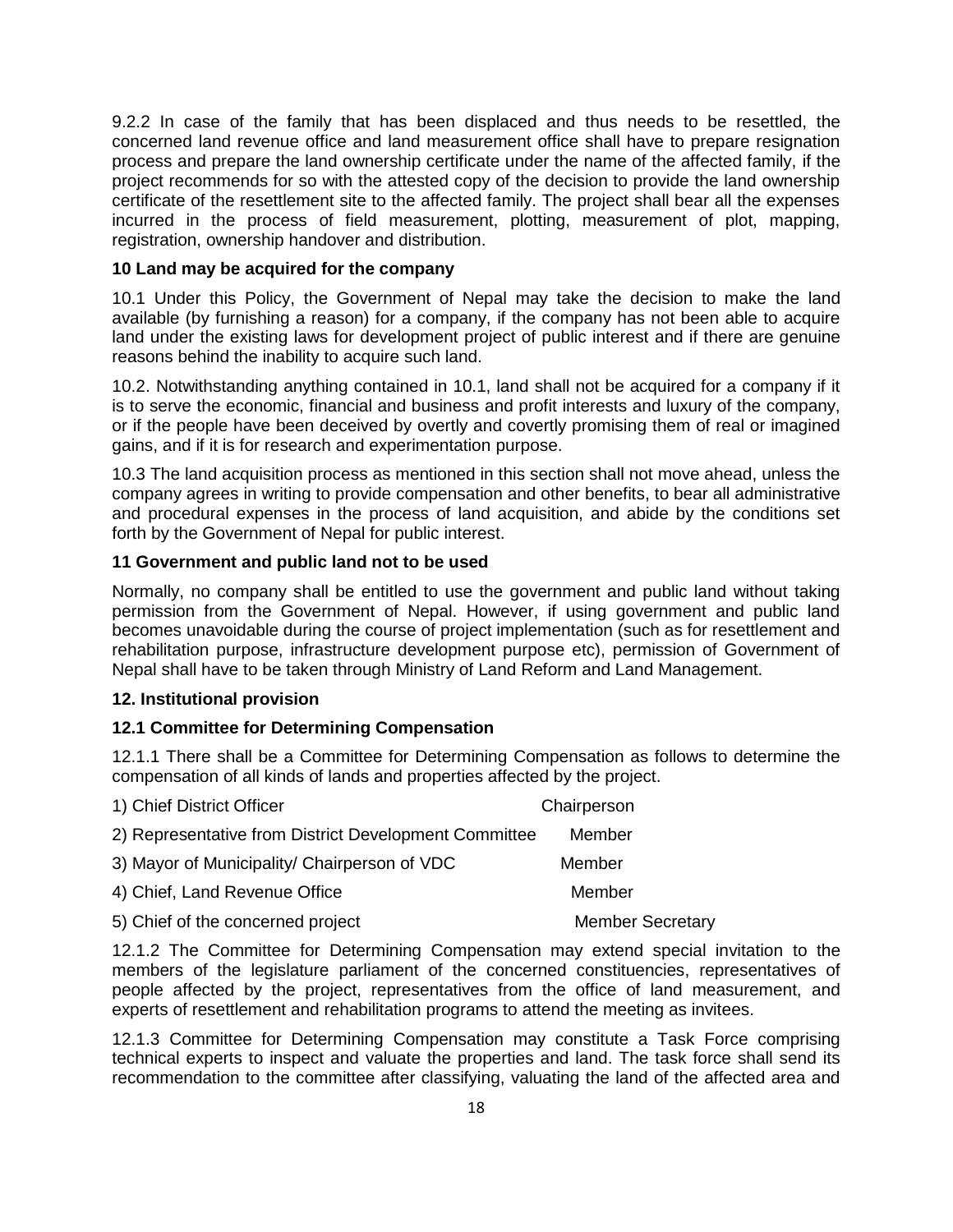determining compensation by preparing reference point/index (sandarbha anka) on the basis of specified standards and measures in participation of the affected individuals and families. The Committee shall have to take the decision based on the recommendation of the task force.

12.1.4 Committee for Determining Compensation may appoint an independent valuator if it deems necessary. While appointing the independent valuator the Committee shall have to select a competent and qualified person who has received training from recognized institution and who has experience in the field of land administration, mapping of land and housing and valuation of immovable property.

12.1.5 The Government of Nepal may constitute a government Land and Housing Valuation Authority or a Corporation comprising competent human resources well informed of information technology for the purpose of making land and housing valuation system scientific and to establish a uniform approach by formulating necessary laws. The valuation made by such a body shall be the basis for determining mortgage, surety and compensation. The valuation made by such body will have to be implemented by the concerned authority.

#### **12.2 Resettlement and Rehabilitation Branch/Unit**

12.2.1 There shall be a permanent Resettlement and Rehabilitation Branch/Unit based in the concerned ministry of the project. The functions of this Unit shall be as follows:

a) To incorporate the monitoring experts and resettlement and rehabilitation experts in the Unit,

b) To monitor the activities and functions of the departments and other executing authorities, and to monitor, or caused to be monitored, the works being done and to carry out other necessary functions.

c) To review the reports of the resettlement and rehabilitation programs with the help of the experts according to the need, and to carry out other necessary functions to forge coordination to get those reports endorsed,

d) To make the provision for financial resources needed for conducting the projects in the annual budget of the ministry,

e) To formulate programs relating to enhancing skills and competence needed in land acquisition, resettlement and resettlement plans and to execute, or caused to be executed, those programs.

12.2.2 There shall be a permanent Resettlement and Rehabilitation Unit in parallel level with departmental authority or other such authorities. The functions of this Unit shall be as follows:

a) There shall be participation of resettlement, rehabilitation and evaluation experts.

b) The Unit shall be responsible for monitoring project operation from preparation stage to progress stage and for carrying out other related functions.

c) The necessary fund for this Unit shall have to be included in the annual budget of the department.

d) This Unit shall take full initiative to support and offer other necessary assistance in constituting Resettlement and Rehabilitation Unit of the project in the preliminary stage of the project implementation.

e) To play the role of coordinating agency in getting resettlement and rehabilitation related reports approved after getting those reports reviewed with the help of experts.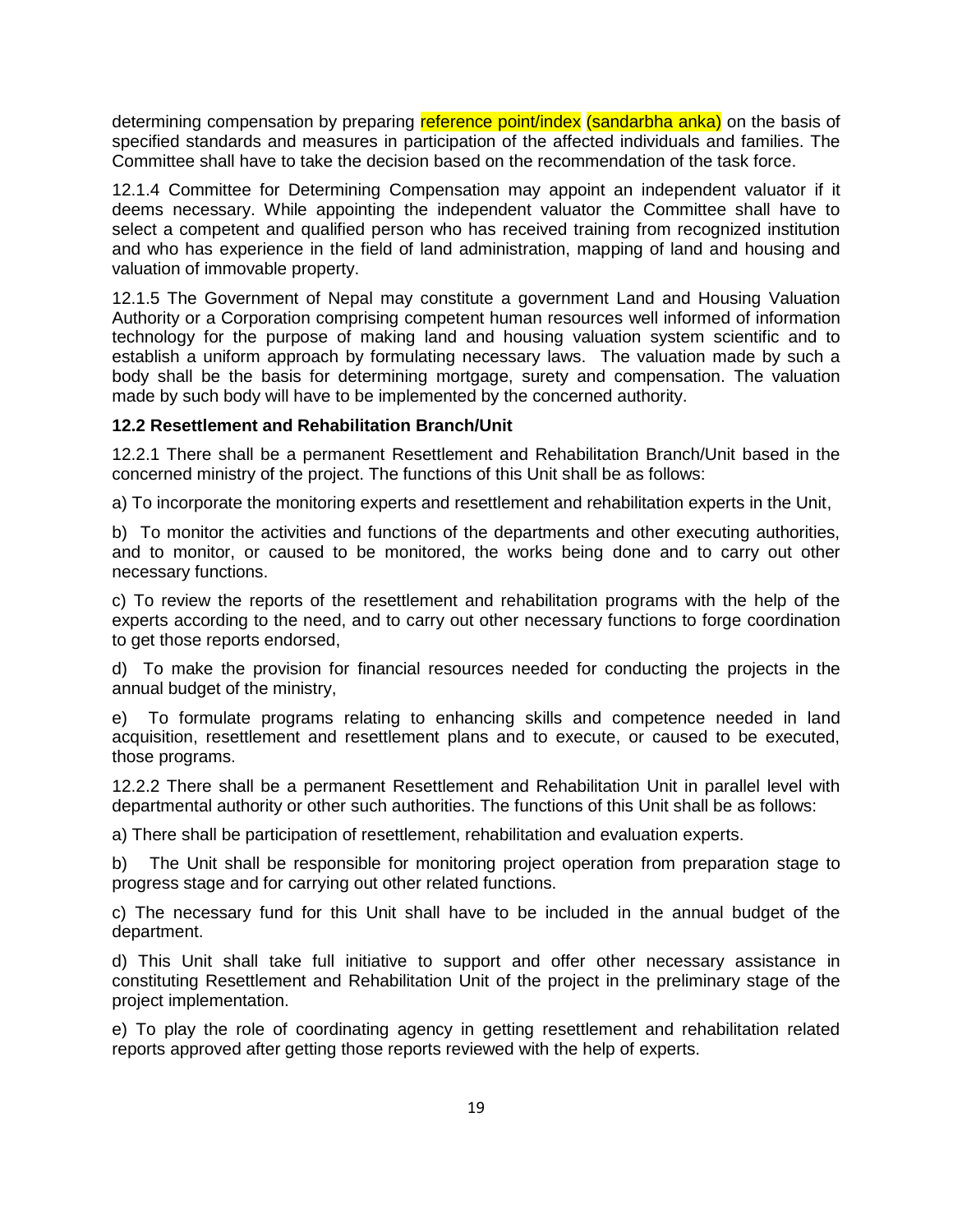f) To conduct skill development programs regarding land acquisition, resettlement and rehabilitation.

12.2.3 There shall be a project-level Resettlement and Rehabilitation Unit in the project identified as having to carry out resettlement and rehabilitation functions. The functions of that Unit shall be as follows:

a) To evaluate the social impacts, to prepare, or caused to be prepared, resettlement and rehabilitation reports, and to execute or caused to be executed and to monitor or and caused to be monitored, them.

d) This Unit shall commence its work along with the formation of organizational structure of the project.

e) Along with the constitution of this Unit, a resettlement coordinator shall be appointed and the office of the coordinator shall also be set up.

f) There shall be participation of experts from the field of resettlement, rehabilitation and evaluation.

### **12.3 Hearing Complaints and Problem Management**

12.3.1 There shall be a three tier committees for hearing complaints and problem management. The project shall arrange for all expenses incurred in the process of problem management.

12.3.2 A Committee for Hearing Complaints and Problems shall be constituted in the project level under the leadership of the project chief comprising the person in charge of overseeing resettlement and rehabilitation, affected individuals and families or their representatives.

a) While preparing resettlement and rehabilitation reports, this Committee shall resolve the problems and grievances of the affected individuals and the families. Also, it shall check and balance the jurisdiction of the project while determining affected area.

b) This Committee shall have to forward the complaints and problems (ones that are beyond its jurisdiction), with its views and inputs, of the affected people to the District Committee for Hearing Complaints and Problems constituted as mentioned in 12.3.3.

12.3.3 District level Mechanism for Hearing Complaints shall be constituted as follows:

1) Chief District Officer- Chairperson

2) Representative from the district office of the government attorney-

Member

3) Experts on resettlement and rehabilitation- Member

a) This Committee shall mainly carry out the following functions: to hear the complaints and grievances coming from the project level and take decisions, to carry out the functions of correcting errors in valuation of land and housing and distribution of compensation.

b) This Committee shall have to forward the complaints and problems (ones that are beyond its jurisdiction) and complaints related with projects in two or more than districts to the Regional Complaint Hearing Committee constituted as mentioned in 12.3.4.

12.3.4. The Regional Committee for Hearing Complaints and Problems shall be constituted as follows:

a) Regional administrator- Chairperson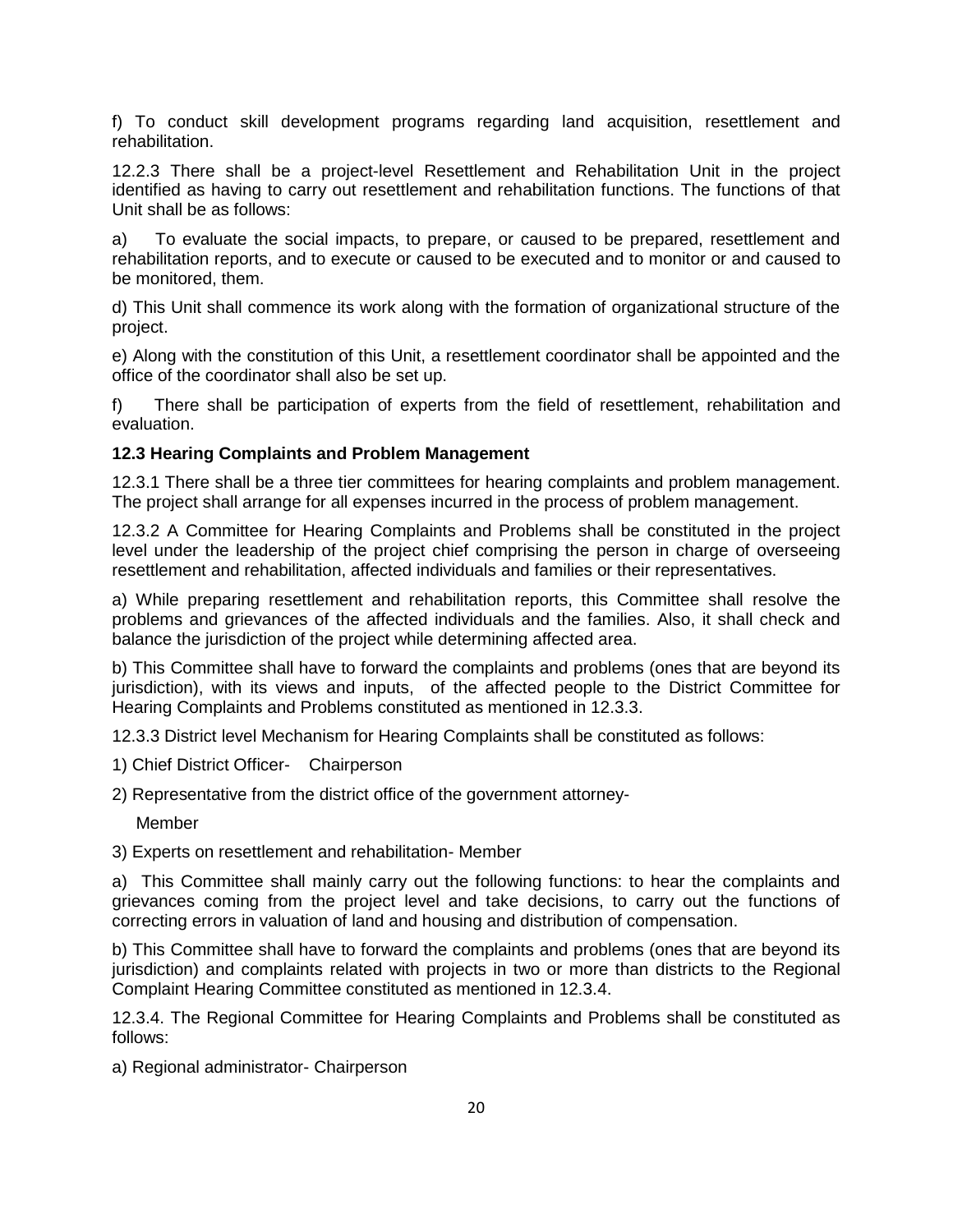2) Member secretary of the concerned ministry- Member

3) Legal Officer, Regional Administration Office-Member

4) Resettlement and rehabilitation expert from Ministry from Urban Development-Member

5) Chief of resettlement and rehabilitation unit of the concerned department-Member

a) The function of this Committee shall be to hear the complaints related to:

i) Property valuation and compensation

ii) Proportionate distribution of compensation money within the stipulated time

iii) Project affected area

b) The Committee shall arrange to hear the complaints on the spot

c) All types of problems and complaints shall be registered in the project office, only the complaints and grievances registered in the project office and those coming in through District Committee for Hearing Complaints and Problems shall be addressed.

d) If the complainers are not satisfied with the decision of this Committee, s/he may file an appeal at the Appellate Court.

### **12.4 Central Monitoring and Evaluation Committee**

National Planning Commission shall form a Committee as follows to monitor and review effectiveness of its policies and programs regarding land acquisition, resettlement and rehabilitation for infrastructure development of public interest, and to identify and objectively analyze whether the challenges of this sector have been addressed:

- 1) Member of parliament from National Planning Commission (one who oversees social sector)- Chairperson
- 2) Member of parliament from National Planning Commission (one who oversees infrastructure development)- Member
- 3) Secretary, Ministry of Home- Member
- 4) Secretary, Ministry of Land Reform and Infrastructure Development-Member
- 5) Secretary from the ministry related with the project-Member Secretary

This Mechanism shall review the implementation part of resettlement and rehabilitation program and give feedback to the concerned ministries and the departments in formulating effective plans. It shall also inform National Development Problem Solving Committee as necessary. This kind of review shall be made at least once in one fiscal year. But there shall be no obstacle to carry out review work more than once a year if there is a need.

#### **13 Economic aspect**

It requires considerable resources and means to implement land acquisition, compensation, resettlement and rehabilitation plans. It involves making provision of required infrastructure, formulating plans, organizational and legal provision, need of the competent human resource and so on. To fulfill this need, it will require internal resources of the country as well as foreign aids and international assistance. Thus the economic resources needed to implement the plans should be identified and managed during the project implementation phase after policy regarding land acquisition, resettlement and rehabilitation is formulated.

#### **14. Legal provision**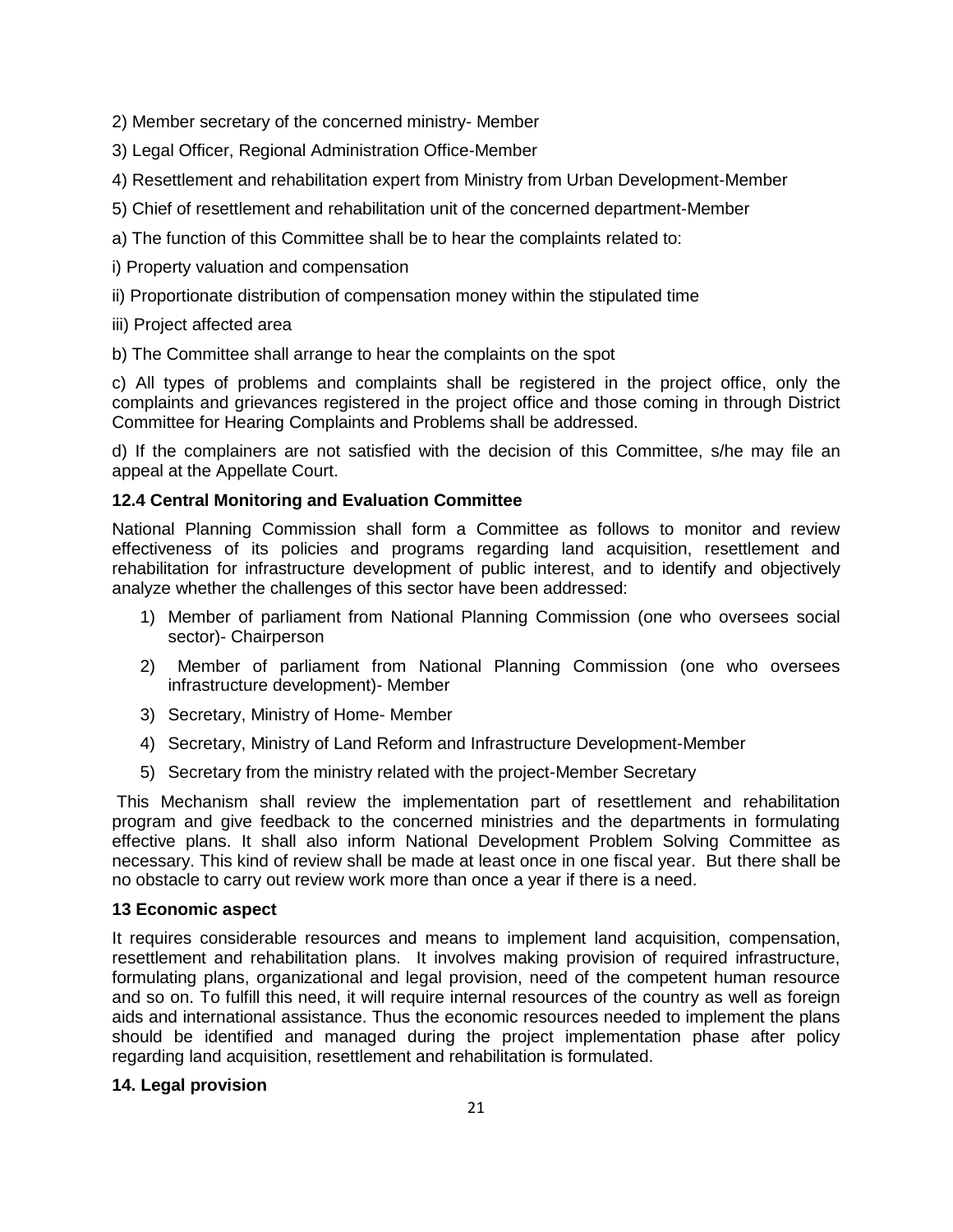The Government of Nepal shall take necessary steps to give legal status to the provisions mentioned in this policy, by recommending amending Land Acquisition Act 2034, or making provision to formulate new Land Acquisition, Resettlement and Rehabilitation Act.

### **15. Technical Guidelines**

Depending on the nature and needs of the project, resettlement and rehabilitation programs could be different from one district to other. Therefore the concerned ministry under the provisions of this policy shall prepare the technical guidelines.

### **16. Monitoring and Evaluation**

Under this policy, there shall be three tiered monitoring and evaluation of the project: ministerial level, departmental level and project level. As mentioned in land acquisition and compensation project, and resettlement and rehabilitation plan, periodic evaluation and monitoring of the project shall be conducted.

Expertise of independent monitoring experts shall be sought in monitoring of high and medium risk projects. They shall monitor and evaluate the project works annually and shall submit their report to the implementation authority or concerned ministries and National Planning Commission. All private sector projects and public and private partnership projects may involve the independent external agencies for monitoring and evaluation of their work. Besides, the concerned ministry shall also monitor and evaluate these projects.

### **17. Risk factors**

Following factors have been identified as risks in easy and successful implementation of land acquisition, resettlement and rehabilitation policy:

17.1 High level political and administrative commitment will be required from the central to the local level to implement this policy. Lack of it could pose a hurdle in implementing this policy.

17.2 Internal resources are not enough to implement this policy. Thus if efforts are not made to garner foreign aids and effectively mobilize it, policy implementation is likely to court difficulties.

17.3 Without the help of multiple sector stakeholders, policy implementation could be difficult because land acquisition, resettlement and rehabilitation policy involves multiple stakeholders.

17.4 Unless, appropriate legal measures are taken, institutional structure created, competent human resources mobilized, and competent managerial provision developed on time, implementing this policy could be really challenging.

## **18. Relaxing difficulties**

Notwithstanding anything contained in this policy, this policy shall not pose any difficulty in relation to small scale projects conducted by the local bodies with participation of local people. Land acquisition in such projects may be settled in consensus between the local authority and the local people.

#### **19. Policy update**

This Policy Relating to Land Acquisition, Resettlement and Rehabilitation for Infrastructure Development projects, 2014 (2071 BS) shall be reviewed and updated according to time, context and need.